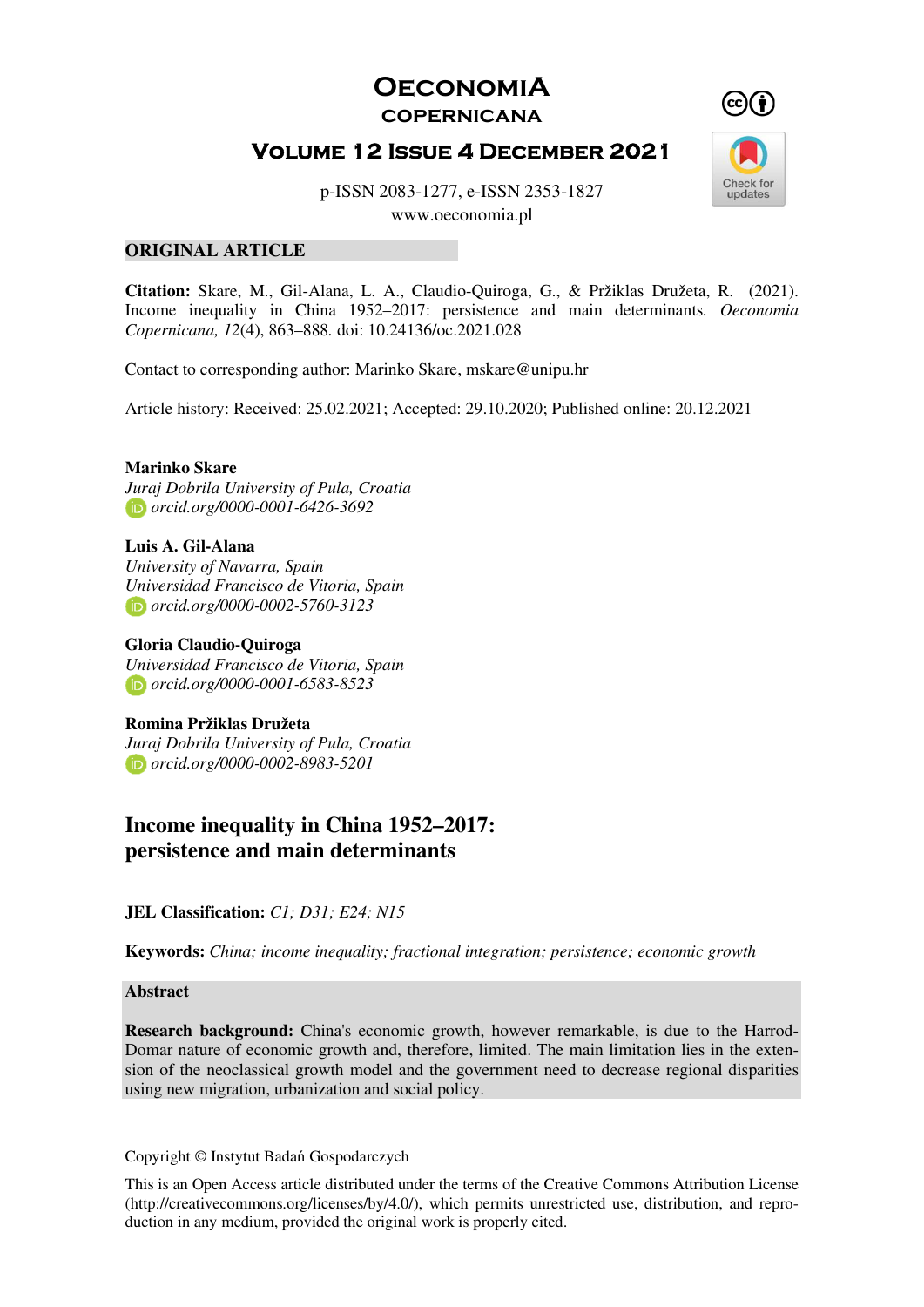**Purpose of the article:** It is the rising regional disparity in the total factor productivity to cause the income inequality increase (measured by GINI index) in China from 1952–2017. Our paper brings new insight into the main inequality determinants and causes in China, using a fractional integration modeling framework.

**Methods:** Using fractional integration, we find total factor productivity (TFP), real gross domestic product per capita and growth and expenditures for the social safety net and employment effort to have a statistically significant impact on GINI. Income inequality in China is of a persistent nature with the effects of the shocks affecting the GINI index enduring over time.

**Findings & value added:** The results of this study highlight the importance for model/policy changes by the policy makers and practitioners in China to deal with the inequality issue. This involves improving the growth model through innovation and technological advancement, relaxing TFP dependence on the physical inputs (labor and capital) to reduce income inequality.

### **Introduction**

China experienced an exponential rise in pre-tax national income of the top 1% of income earners, as well as in associated net personal wealth. From 1978 to 2015, the average pre-tax national income (World inequality database definition and data) of the top  $1\%$  was rising by 8.57% annually (annual growth rate). For the bottom 20%, annual growth rate of the pre-tax national income was 3.38%. The difference in the income growth of the top 1% to the bottom 20% was 5.20% annually. Direct evidence can be observed on the path of income inequality during the observed period (income of the richest growing significantly faster in relation to the income of the poorest). Consequently, a significant increase in the output per person measured by real gross domestic product per capita in China (RGDPC) contributes to rising income inequality.

In fact, annual average GDP per capita growth rate in China 1952–2017 was 6.92% with the GINI index rising during these years by 1.05% annually. During the same period, the average annual growth rate of total factor productivity (TFP) was 0.46%. Growth in TFP has a negative impact on income inequality. Important determinants of income inequality in China are the official migration policy pattern in China (Hukou — intervention government policy in regulation migration from rural to urban areas) and the social safety net. The rapid economic development in China in the last decades has fostered a rapid growth in income inequality, which in turn could slow down future economic growth or cause a recession in China (McCombie & Spreafico, 2017).

The growth of social safety expenditure was (3.36%) and the growth of income inequality (1.05%) annually. Therefore, the volume of the social safety expenditure transferred was not sufficient to limit the growth of inequality. Human capital, referred to in the body of literature as being an important inequality determinant, was growing by 1.30% annually. This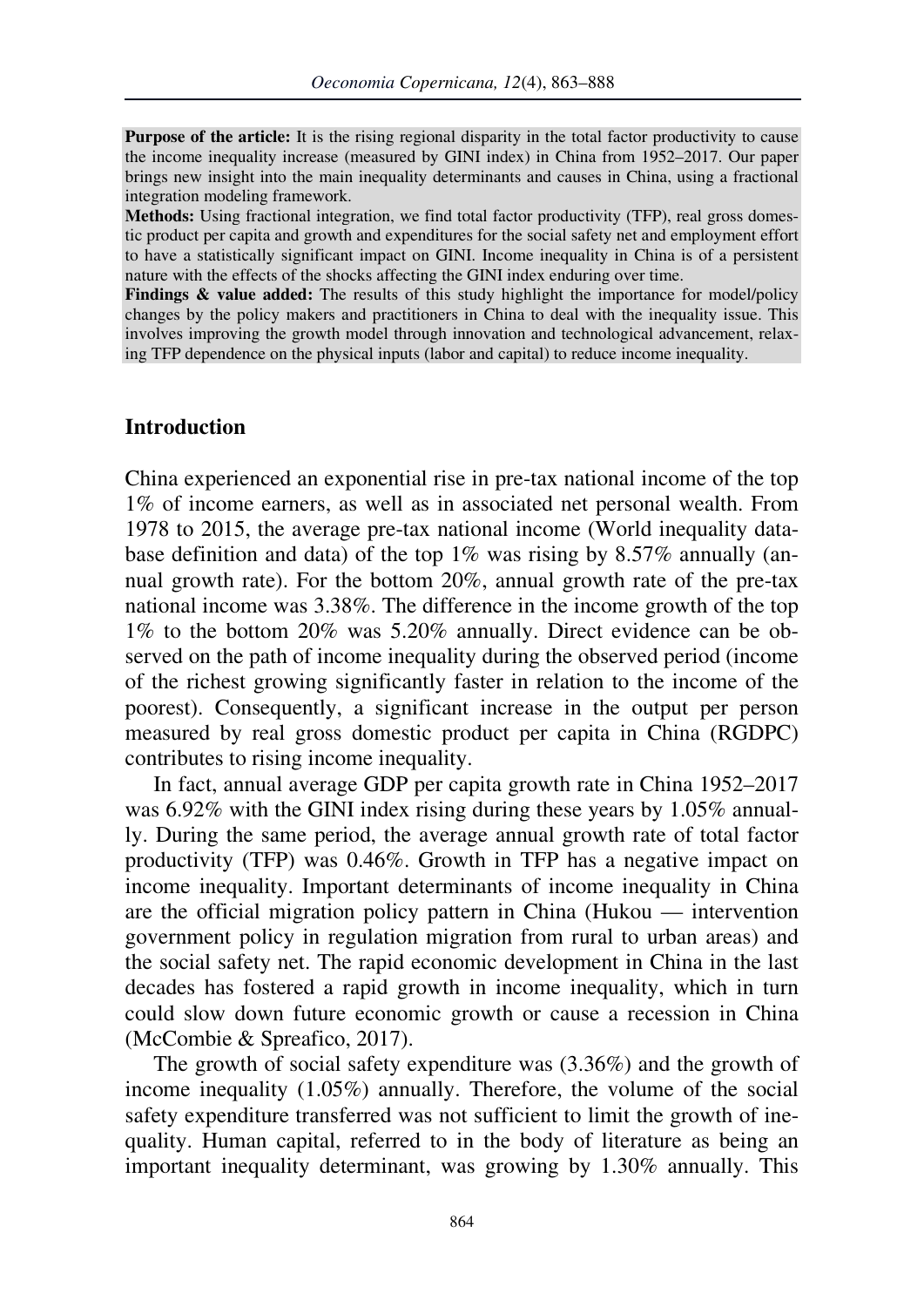coincided with the growth registered in the tertiary industry (share of the GDP) with an annual average growth rate of 1.02%. Labor productivity was rising as a consequence of organizational and structural changes under modest technological improvement (TFP annual growth 0.46%). Labor productivity was growing 4.45% annually with a slow rising wage share of the GDP of 0.42%. The great decoupling between labor productivity and wages is sizable in China, having a significant negative impact on income inequality. The neoclassical marginal revenue productivity theory of wages does not hold in China, implying future inequality. This is confirmed by the negative average annual consumption growth rate of -1.26%, with household consumption falling steadily.

The significant impact on income inequality came from the changing labour market in China (Luo & Zhu, 2008). Contractual employment, as China moved towards a 'GIG' economy, began to dominate over traditional long-term employment. Short-term employment (contractual employees as a % of total employment) from 1952–2017 increased significantly at a pace of 9.36% annually. That is a direct consequence of slower technological innovation and capital driven TFP growth. Under such conditions, rural employment slowed down, increasing by 1.11% annually, while urban employment was growing. Because of the 'GIG' effect, the urban/rural income ratio was not increasing as expected, but steadily dropping by 0.39% annually. The economic growth model of China is boosting future income inequality, and inequality is steadily approaching the threshold when it will slow down and eventually trigger a recession in China. A change in the economic growth model is needed if China wants to efficiently fight the problem of income inequality.

This paper aims to provide new insight into the main determinants and causes of inequality in China. We want to analyze whether this increase in income inequality is highly persistent or not, and isolate the main determinants behind it. For this purpose, it applies fractional integration and distinguish several variables that have a significant impact on income inequality. Finally, based on our results, we offer practical guidance to policymakers on how to address the problem of inequality in China.

Nest section offers a detailed view on important studies on the inequality issue in China, while in Section third data sources and stylized fact on income inequality in China is introduced. Section fourth presents the empirical results of the fractional integration study, which are discussed in Section five. Concluding remarks present significant findings for the policy makers, practitioners and researchers focusing on the issue of income inequality in China today and in the future.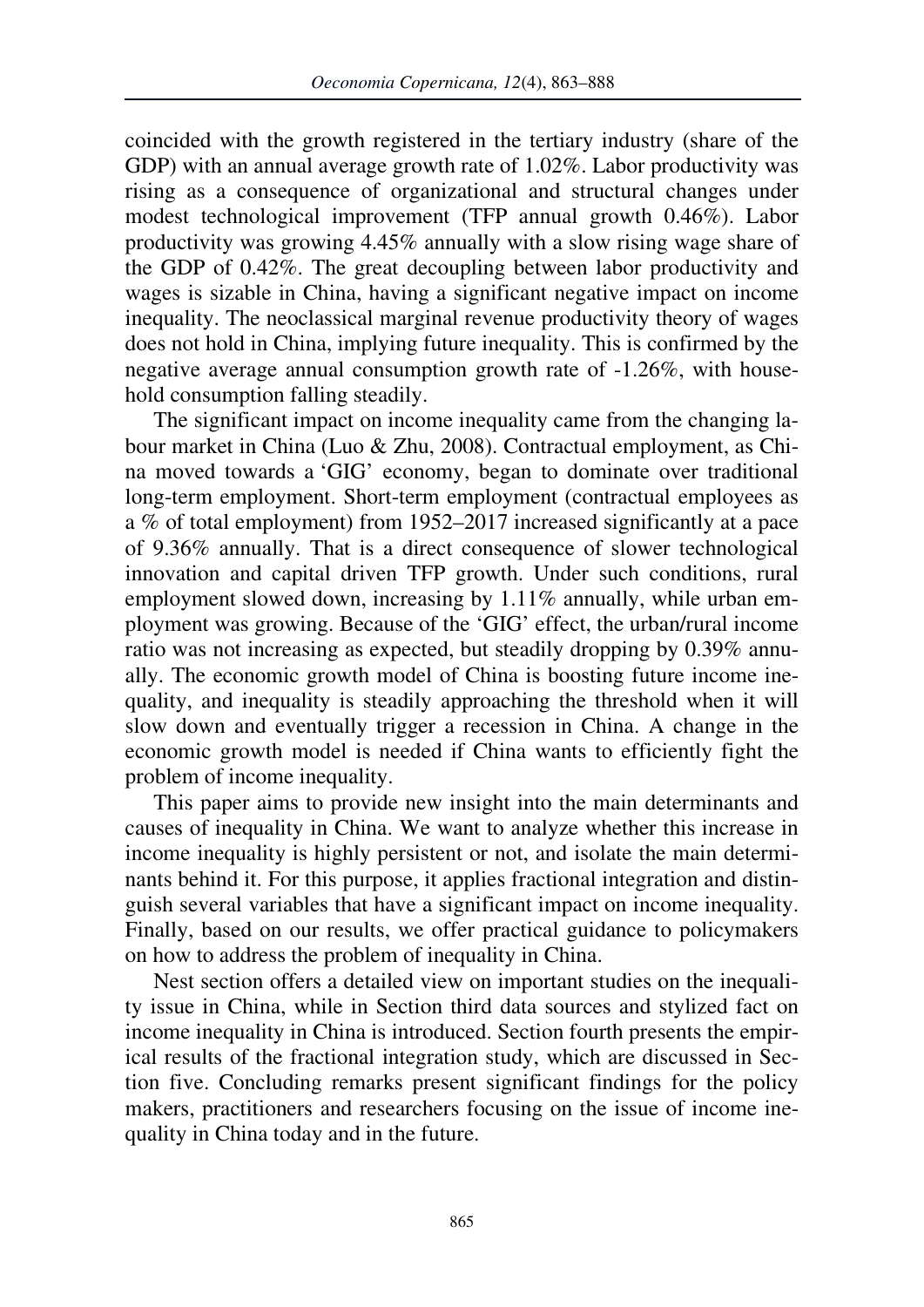### **Literature review**

There has been a great deal of confusion in the literature regarding the variables that influence income inequality and how it changes trends in inequality. A considerable body of the literature points out that policy and institutions are the main determinants of income inequality in China (Wang *et al.*, 2015; Han *et al*., 2016; Kanbur *et al*., 2017). The other channels through which inequality affects the long-run process of development are globalization and openness (Zanden *et al*., 2014; Fujiwara *et al*., 2008), industrial agglomeration (Chen & Lu, 2009; Kanbur & Zhang, 2005), urbanization (Chen *et al*., 2016) and skill premium (Zhuang & Shi, 2016).

Moreover, an as yet unresolved question is the impact of policy changes and trends in inequality. Wang *et al.* (2015) found that sizable income inequality existed, largely attributable to urban-rural gaps and disparities within the rural sector. Intra-rural and intra-urban inequalities have been increasing until recently. However, overall inequality declined in the first few years of the reforms due to the narrowing of the urban-rural gap. From the mid-1980s until the early 2000 inequalities in all dimensions in the PRC exhibited increasing trends. The results by Kanbur *et al.* (2017) indicate that after a quarter century of rapid sustained increase, Chinese inequality is plateauing and even diminishing. Chinese inequality indicates a turnaround towards the latter part of the 2000s, although, the level is still high compared with other countries.

Kanbur and Zhang (2005) pointed out that there have been three peaks in inequality: first, the Great Famine of the late 1950s; second, the Cultural Revolution of the late 1960s and 1970s, and finally the period of openness and global integration in the late 1990s. Bringing the inequality path to the center of development integrates the major emphases in development thinking on taxes, poverty, economic convergence and labor.

Lin (2009) discussed tax reforms as being an important part of economic reforms in China. He raises the question about the reasons behind the decline in government revenues in the 1980s and early 1990s, and the reasons for the increase in government revenues since the late 1990s and in recent years. He stated that further tax reforms should aim at reducing taxes on enterprises, raising more tax revenues from personal income and establishing new taxes, such as personal property, inheritance and gift taxes.

A summary of the studies which should give us the latest information about the main determinants and the impacts of policy changes on China inequality are presented in Table 1.

Maddison (1998) made an effort to explain why China's role in the world economy has changed so dramatically. Growth analysis has concen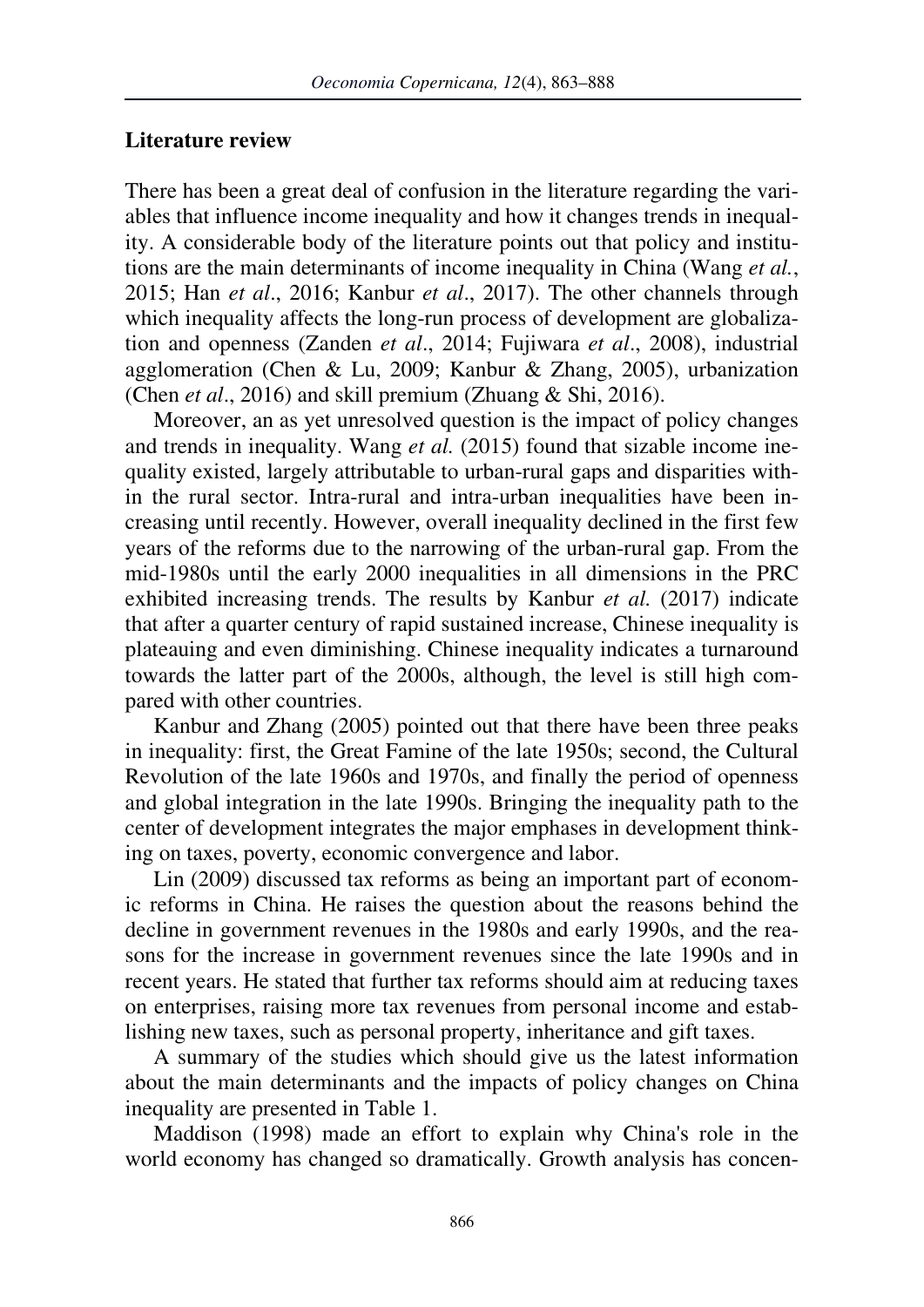trated on the past two centuries of capitalist development in which rapid technical change, structural transformation and rising per capita income were the norm. A long-term view helps to understand China's contemporary policies and institutions.

In a more recent work, Majid (2015) found that China has improved her employment situation in the last 25 years, but the great challenge for China's policy makers is to continue to increase the overall share of regular employment in total employment and the process of labour transfer out of agriculture to non-agriculture. Whether China will take advantage of accelerated growth depends on inequality challenging. The analysis of Chinese inequality persistence, which is the goal in this paper, can provide new perspectives on the nature and causes of economic growth.

After a quarter century of rapid, sustained rise, China's inequality is plateauing and decreasing. Urbanization has an immediate impact on income inequality. Huge inequality in China does not fit into a socialist country's profile. Rapid economic growth in China is based on a model that pays high returns on various types of capital. We include these determinants in our model to explore the main sources of inequality in China using fractional integration modeling.

Dealing with the issue of inequality in time series nonstationary unit root tests along with VAR approaches have been widely used. In this paper, we take methodologically one step ahead by using fractional integration that allows the number of differences to be any real value and thus potentially fractional.

### **Research methodology**

#### *Data*

To study the inequality issue in China we use annual data from 1952 to 2017 with 2640 observations across forty variables in total over 66 years. We start our analysis with forty variables in total to narrow it down to the most important (after causality test) to the seven variables we use in our empirical study. Prior to analysis, the data have been preprocessed using singular spectrum method (Ghil *et al*., 2002).

Since 1952, China has experienced rapid economic growth with an average annual rate of real GDP growth of 7.11%. Rapid economic expansion was followed by a large and significant increase in income inequality. This leads us to the question: can economic growth be achieved without a simultaneous severe increase in income inequality? Data for China show that, at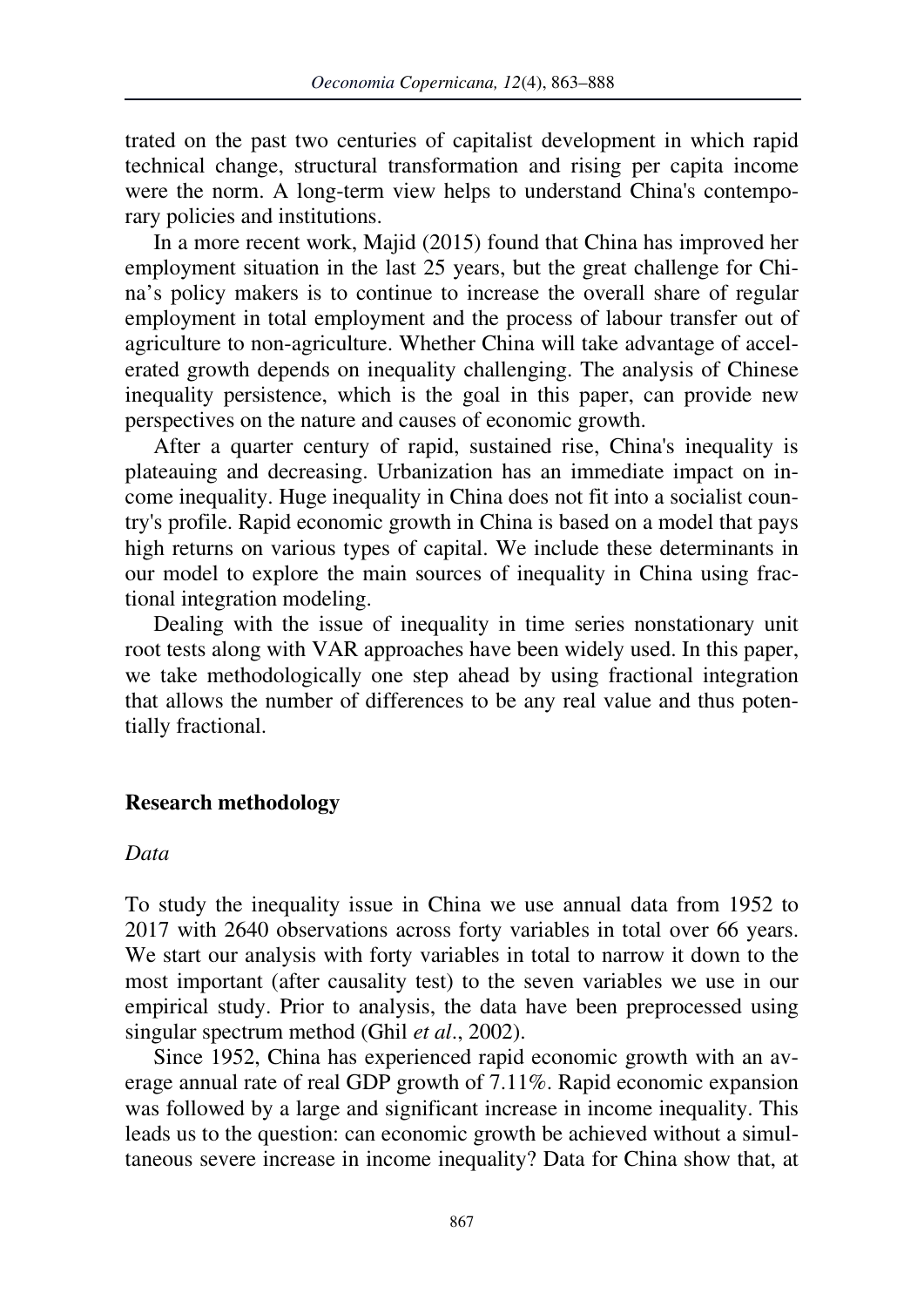least for the period under examination, the answer would appear to be negative. Nevertheless, to rigorously study income inequality dynamics, we need to identify the main determinants behind the change in inequality using the following set of variables:

- − *GINI index* as defined in Kanbur and Zhang (2005) with a inequality index calculated as generalized entropy index for China for 1952–2000*,*  Solt (2016) with data from the standardized world income inequality database (disposable income distribution) from 1979–2018 and Milanović (2019) data from the All the Ginis dataset from 1950 to 2007.
- − *TFP*  Total Factor Productivity at Constant National Prices for China, Index 2011=1, Annual, Not Seasonally Adjusted, FRED Database, University of Groningen and University of California, Davis, accessed October 2019.
- − *HCAPITAL* index of Human Capital per Person This provides an index of human capital per person, which is related to the average years of schooling and with the return to education, Penn World Table 9, (Feenstra *et al*., 2015).
- − SOCIAL expenditure for social safety net and employment effort as a % of GDP, National Bureau of Statistics of China database, Ministry of Finance China, http://data.stats.gov.cn/english/index.htm, accessed June 2018, Ministry of Finance, http://www.mof.gov.cn/index.htm, accessed June 2018.
- − HUKOU dummy variable for the intervention government policy in regulation migration from rural to urban, equal to 1 from the start of the Hukou implementation in 1953 until 1978 when a more flexible policy of migration was reinstated.
- − URBAN urban population share in total population, National Bureau of Statistics of China database, http://data.stats.gov.cn/english/index. htm, accessed June 2018.
- − RGDPc GDP per capita in 2018 US\$, The Conference Board Total Economy Database™ (Original version), https://www.conferenceboard.org/data/economydatabase/index.cfm?id=27762 April 2019, accessed June 2019.

Figure 1 (A to F) shows a set of variables that might have a significant impact on income inequality. Income inequality is falling when agricultural production measured by its share in the GDP is increasing (Figure 1A). Today's agricultural sector share in the GDP is 8.9% (2016) in contrast to a 50.5% share in 1952. The widening gap between rural and urban income is not caused by significantly stronger wage growth in industry and the service sector in relation to the agricultural sector but to starting wages in 1952 in agriculture, industry and services. Wages in agriculture did not fall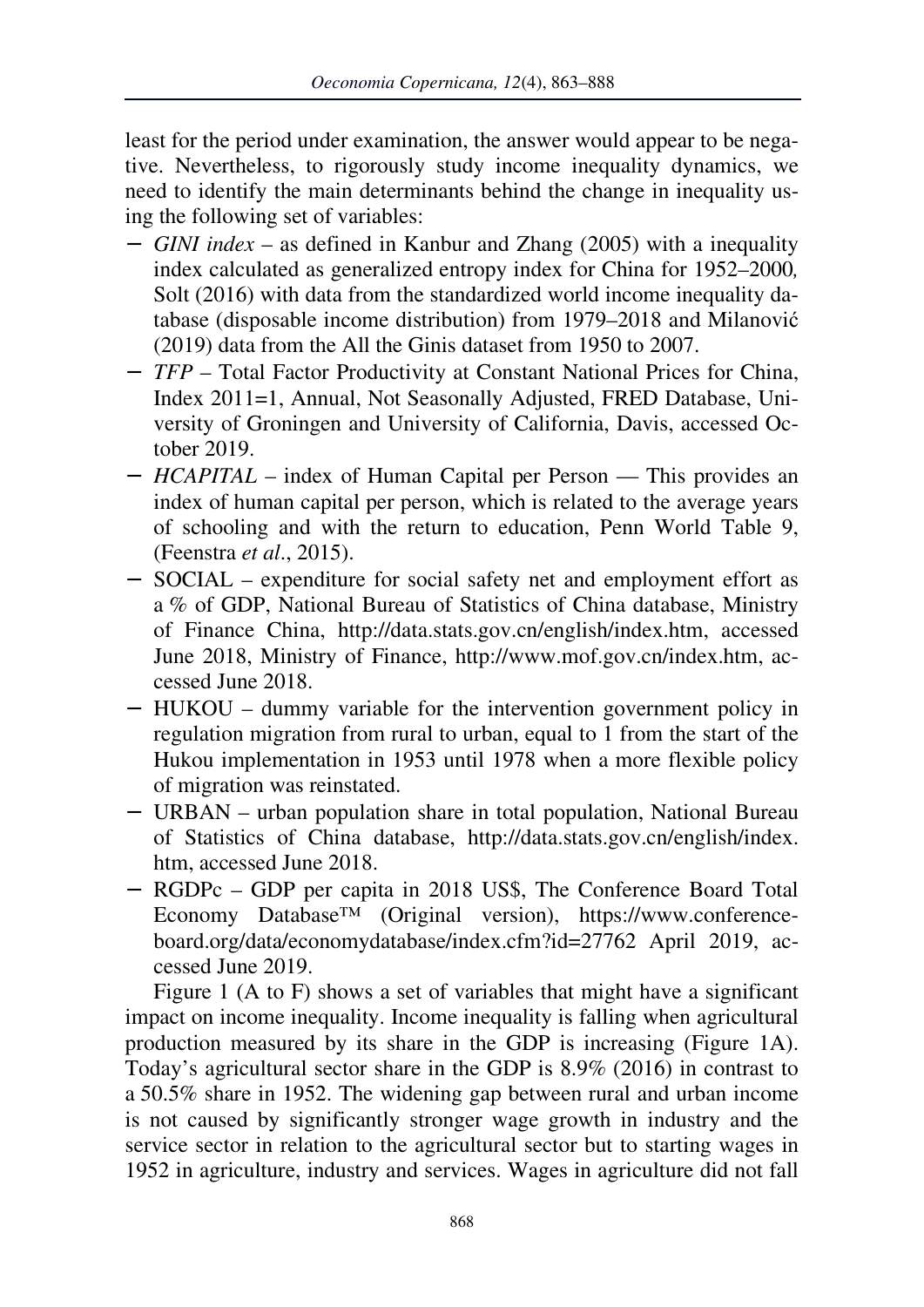significantly in relation to other sectors, during 1952–1990 and later from 2009–2016, except in the following years: 1956 (-4.91%), 1977 (-9.1%), 1985 (-15.3%), 1992 (-9.6%) and 2001 (-7.67%).

A strong positive linear relationship between income inequality and contractual employment exists in China (Figure 1B). Income inequality is rising as the share of contractual employment is increasing. Wages and compensations on contractual employment (temporary employment) are lower compared to the regular one. Contractual employees, as a percentage of total employment in China, have averaged about 50% in the last 20 years. Just how dramatic the change is on the labor market can be seen when we compare the 52.2% of contractual employees with the 0.6% in 1983. Contractual employment in China is not adequately regulated and firms take advantage of the employees, offering them lower wages under longer working hours. Outsourcing and production migration to China from large transnational corporations resulted in a significant increase in contractual employment from 1983 to 2016.

Transnational corporations took advantage of the high purchasing power standard in China and modest per person income to offer them employment standards below average in their respective countries (Figure 1C). Consequently, wages for contractual employees working in transnational corporation production based in China are lower in relation to employees in other Chinese states and private firms. An increasing number of contractual employees with lower wages widens the gap between non-contractual and contractual employees increasing nationwide inequality. China is an economic world superpower with fast and strong economic growth but with poor regional development policy and numerous asymmetries.

Notable asymmetries in economic development between Chinese provinces are present. Three provinces are well beyond the average national GDP per capita (Beijing 216%, Shanghai 209%, Tianjin, 200%), eight provinces are above, ranging from 104%–80% of average national GDP per capital. More provinces (20) are below the average national GDP per capita ranging from Shaanxi with 96% to Gansu with 49%. Under such conditions of uneven regional development, decentralization increases income inequality.

From Figure 1C, we can see a strong positive linear relationship between decentralization (Decen) and GINI.

Income inequality in China is strongly affected by national fiscal policy. Data show that most developed provinces such as Beijing, Jiangsu, Shandong, Guangdong, producing the highest regional product, also retain the largest share of the total local government general budgetary revenues. The most developed provinces benefit from the largest share of the local gov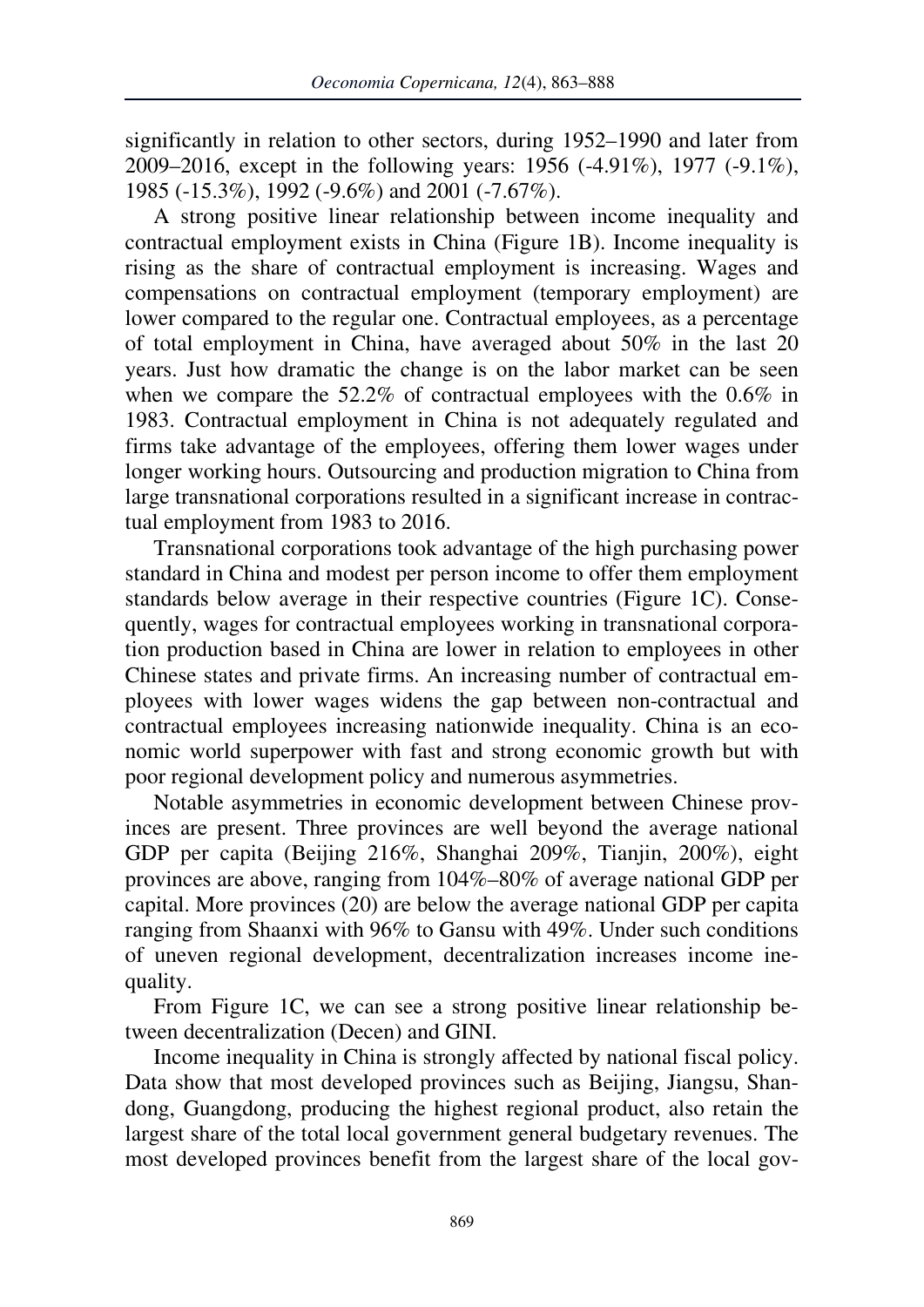ernments' budgetary revenues. In 2016, Beijing produced 25.569 (100 million yuan) of regional product representing 3.28% of the gross regional product. At the same time, in 2016 Beijing's share in the local government budgetary revenues was 5.69%. The same holds for the most advanced province of Guangdong with a 10.3% share of the gross regional product and having 11.6% of the local government budgetary revenues.

This is certainly good for national growth, but at the regional level it is causing unequal regional development. As a result, large regional income disparities cause sizeable increases in the national income inequality index (GINI) (Figure 1F).

### *Method*

The methodology is based on the concept of fractional integration. We will start the empirical section by focusing on the orders of integration of the series, investigating its stationary-nonstationary properties from a fractional viewpoint. Thus, for each series, our model of interest is the following one,

$$
y_{t} = \alpha + \beta t + x_{t}, (1 - B)^{d} x_{t} = u_{t}, t = 1, 2, ... \qquad (1)
$$

where  $y_t$  is the observed time series;  $\alpha$  and  $\beta$  are unknown coefficients referring respectively to the intercept and a linear time trend; B is the backshift operator; the residuals in this regression (first equation in (1)),  $x_t$ , are integrated of order d, i.e.,  $I(d)$  and  $u_t$  is an error term in the d-differences, that we supposed to be first uncorrelated (i.e., white noise) and then weakly autocorrelated, in the latter case, using a non-parametric method proposed in Bloomfield (1973).

In the multivariate case, we consider a similar model, but we replace the first equation in (1) by a multiple regression setting such that

$$
y_t = \beta^T z_t + x_t, (1 - B)^d x_t = u_t, \qquad t = 1, 2, ..., (2)
$$

where  $z_t$  is a (kx1) vector of exogenous regressors that might help to explain the behavior of yt (GINI).

#### *Fractional integration modeling*

Fractional integration is a time series technique that is characterized because the number of differences required in the data to get a stationary I(0)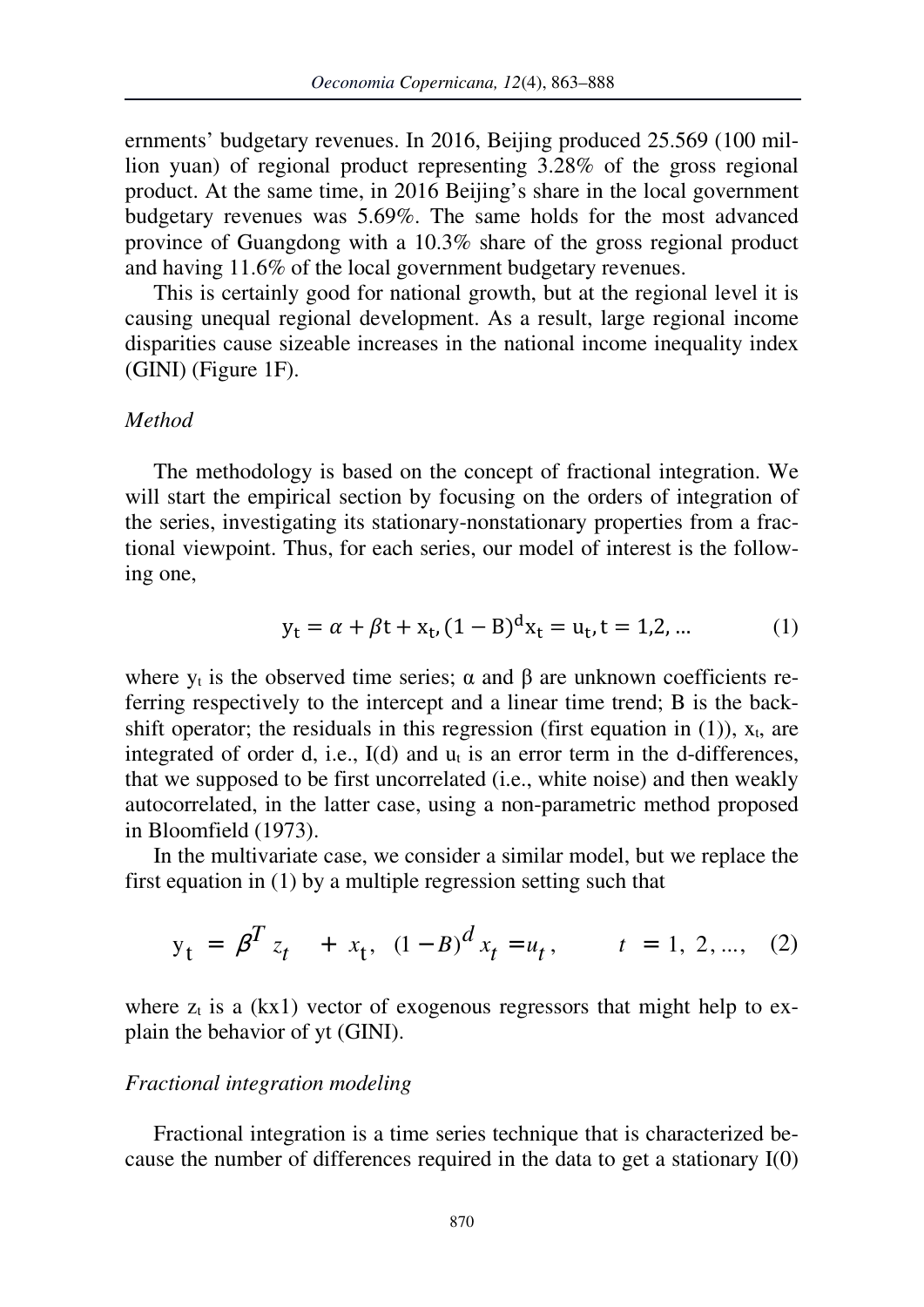process is a real value and thus potentially fractional. Thus, if the differencing parameter, d is positive, we are in the context of long memory processes, because of the high degree of dependence between the observations, being higher as higher is the value of d. The I(d) specification has the advantage of being more general than the classical methods and that are based exclusively on integer degrees of differentiation, i.e,  $d = 0$  for stationary series and  $d = 1$  for nonstationary one. Moreover, it allows us to consider a variety of models, including short memory  $(d = 0)$ ; stationary long memory (0  $\leq d \leq 0.5$ ); nonstationary mean reverting processes (0.5  $\leq d \leq$ 1); unit roots  $(d = 1)$  or even explosive process  $(d > 1)$ . These processes, originally proposed by Granger (1980, 1981), Hosking (1981) and Granger and Joyuex (1980) has been widely used in the analysis of economic data during the last twenty years (see e.g., Gil-Alana & Robinson, 1997; Teyssiere & Kirman, 2007; Abbritti *et al.,* 2016; etc.)

## **Results**

We start this section by examining the statistical properties of our series of interest. In particular, we look at the model given in equation (1), presenting the results in terms of the estimated values of d for the three cases of no deterministic terms, i.e., with  $\alpha = \beta = 0$  in (1), with a constant ( $\beta = 0$ ) and with a linear time trend (both  $\alpha$  and  $\beta$  unknown) (see Table 1), marking in bold in the table the selected specification in relation with these deterministic components.

The upper panel of Table 2 refers to the case of uncorrelated errors, while the lower panel focuses on the autocorrelated case. In both cases, we observe the same pattern with respect to the deterministic components and the time trend is required in all the series except RGDPC and SOCIAL. Interestingly, the time trend appears statistically significant in the former series if the logged form is used (LRGDPC). If now we focus on the orders of integration, starting first with the white noise case, we observe that the I(1) hypothesis cannot be rejected for GINI, but this hypothesis is rejected in all the remaining cases in favor of various alternatives. Thus, mean reversion (i.e.,  $d \le 1$ ) is found in the case of TFP; I(d,  $1 \le d \le 2$ ) is obtained in the case of LRGDPC  $(d = 1.23)$ , SOCIAL  $(1.25)$  and HCAPITAL  $(1.47)$ ; while the I(2) hypothesis cannot be rejected for URBAN (logged and unlogged data) and RGDPC.

Allowing for autocorrelated disturbances, we observe some differences and the estimated values of d are generally smaller. Mean reversion takes place once more for TFP but the I(0) hypothesis of short memory behavior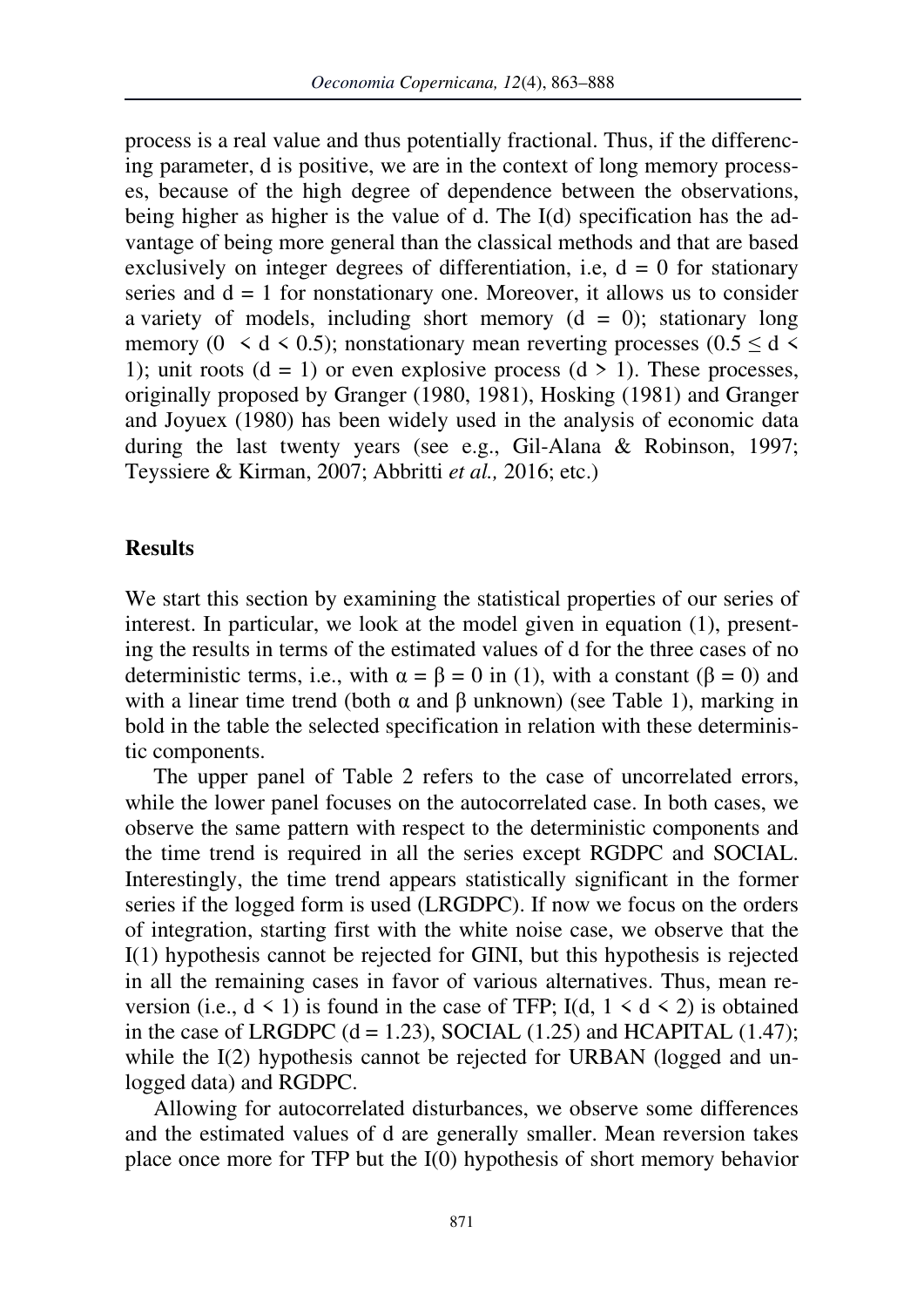$(d = 0)$  cannot be rejected in this case. Mean reversion also takes place now in the GINI with an estimated value of d equal to  $0.45$ . The I(1) hypothesis is supported by LRGDPC and SOCIAL, while in the rest of the cases the estimated value of d is substantially above 1. As a conclusion, mean reversion is only supported in the case of TFP and partially for GINI if autocorrelated errors are allowed.

Due, in part, to this heterogeneity in the orders of integration of the series, in the following part of the manuscript, we consider the regression model:

$$
GINI_t = \beta_0 + \beta_1 TFP_t + \beta_2 URBAN_t + \beta_3 LRGDPC_t + + \beta_4 SOCLAL_1 + \beta_5 HUCOYU_t + \beta_6 HCAPITAL_t + + x_t, (1 - L)^d x_t = u_t
$$
 (3)

where all regressors are supposed to be weakly exogenous in relation with the dependent variable GINI. However, instead of imposing  $d = 0$  in the above equation, as is the case in standard linear regression models, we also estimate this parameter along with the coefficients of the model. In doing so, we can test the significance of the estimated coefficients to find which are the main determinants of GINI. Nevertheless, as a preliminary step, we impose  $d = 0$ , and the results in terms of the estimated coefficients along with their corresponding t-values are reported in Table 3.

We observe that only significant values are obtained in the cases of URBAN (-0.268), HUKOU (2.524), and to a lesser extent for the log of the GDP per capita, LGDPC (6.683). Table 3b reports the results including only those significant coefficients. We observe that three of them (UR-BAN, LRGDPC and HUKOYU) are positive. However, the assumption that  $x_t$  is  $I(0)$  in Tables 3a and 3b may be too restrictive and even invalid, especially noting that the order of integration for GINI was found to be significantly positive in the results reported in Table 2 for the two cases of uncorrelated and autocorrelated errors. In Table 4a we report the estimated coefficients with d jointly estimated along with the other parameters of the model. Panel i) refers to the case of uncorrelated errors while Panel ii) reports the results for the case of autocorrelated (Bloomfield) disturbances. Starting with the results based on white noise errors, we observe that d is found to be around one (1.021), which is consistent with the result in Table 1, and the significant coefficients are now TFP (-5.605), LGDPC (2.799) and SOCIAL (2.188). Allowing for Bloomfield-type (autocorrelated) disturbances (in panel ii), the significant coefficients refer to the same variables, TFP (-3.686) LGDPC (3.833) and SOCIAL (0.916) along with the dummy variable HUKOU (2.180). Table 4b reports the estimated coeffi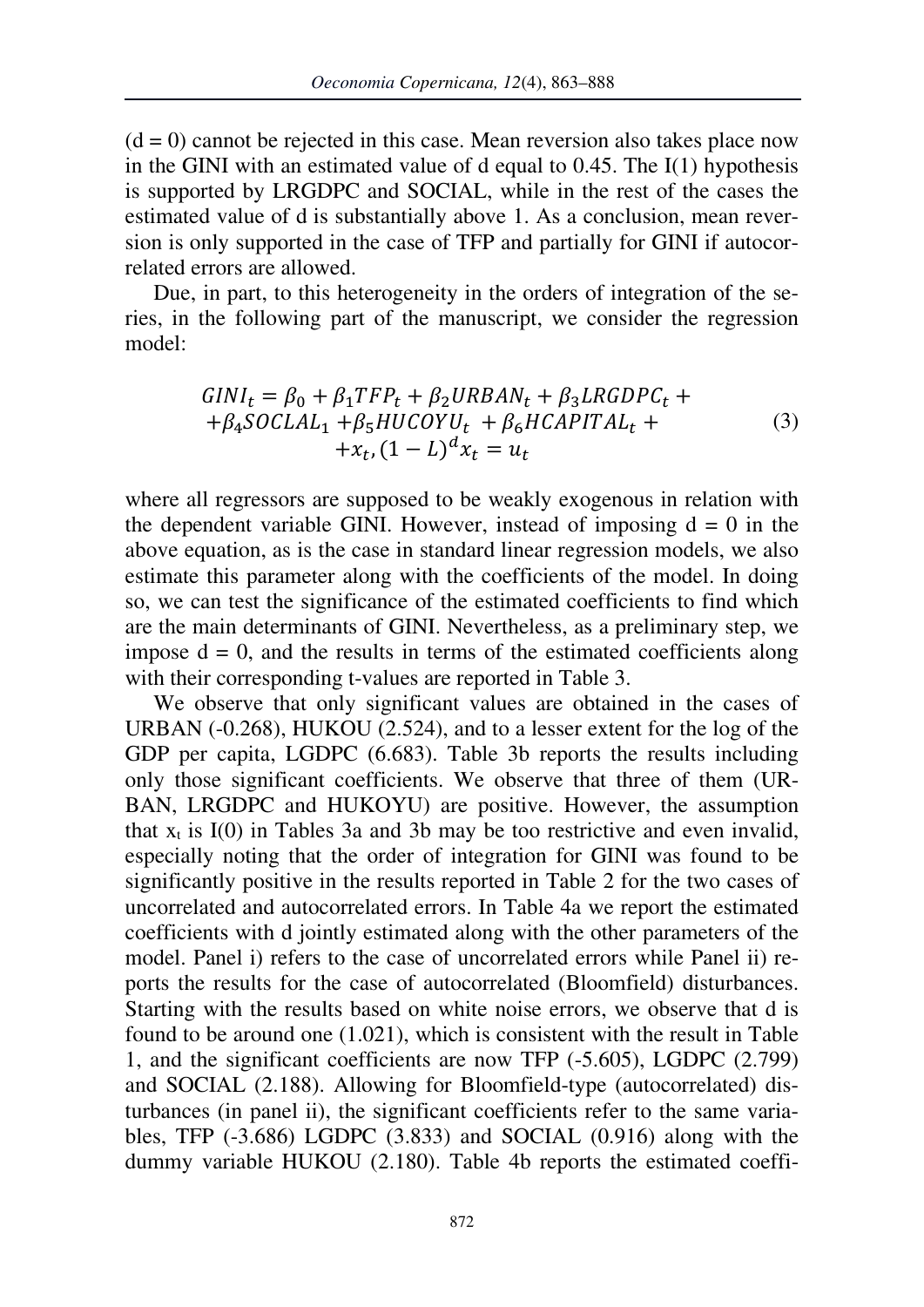cients using only those significant variables: TFP (-5.744), LRGDPC (4.572) and SOCIAL (1.910).

## **Discussion**

Using fractional integration modeling, we isolate the main determinants of income inequality in China during the period 1952–2017. The results are in harmony with the theory and they confirm that the Chinese economic growth model is behind the growing income inequality issue.

This is in line with the findings by Wang *et al.* (2017), as the share of gross national labor income decreases with an increasing Gini coefficient. Empirical results of urbanization impact on inequality from Chen *et al.*  (2016) corroborate our results on urbanization, driving inequality down. Kanbur and Zhang (2005) presents similar results supporting our own finding that inequality has peaked three times in the last fifty years, coinciding with the Great Famine of the late 1950s, the Cultural Revolution of the late 1960s and 1970s, and the period of openness and global integration of the late 1990s.

It can be seen from the results in Table 4 that the total factor productivity growth (TFP), real GDP per capita growth in logarithm terms (LRGDPC) and social expenditure for social the safety net and employment effort as a % of GDP (SOCIAL) have statistically significant impacts on income inequality in China. We also observe that income inequality measured by the GINI index does not show mean reversion. Income inequality in China is of a persistent nature with the effects of the shocks affecting the GINI index persisting over time. The impact of total factor productivity growth on income inequality in China is statistically significant. A rise in the total factor productivity has a negative impact (-5.605 under white noise errors and-3.686 under autocorrelation) on the GINI index. It is also important to notice that TFP shows mean reversion properties. In the case of China, this is because actual growth in TFP is caused by the increase in the capital stock through gross fixed capital investments and not by true innovation and technological progress. Whenever growth in fixed capital investments loses steam, TFP decreases, as well converges to the mean. China would need a substantial increase in the total factor productivity in order to significantly decrease inequality in income distribution since the average growth in TFP 1952–2017 was just 0.46%. Such a scenario would be possible if TFP in China starts to be driven by innovation and technological advancements.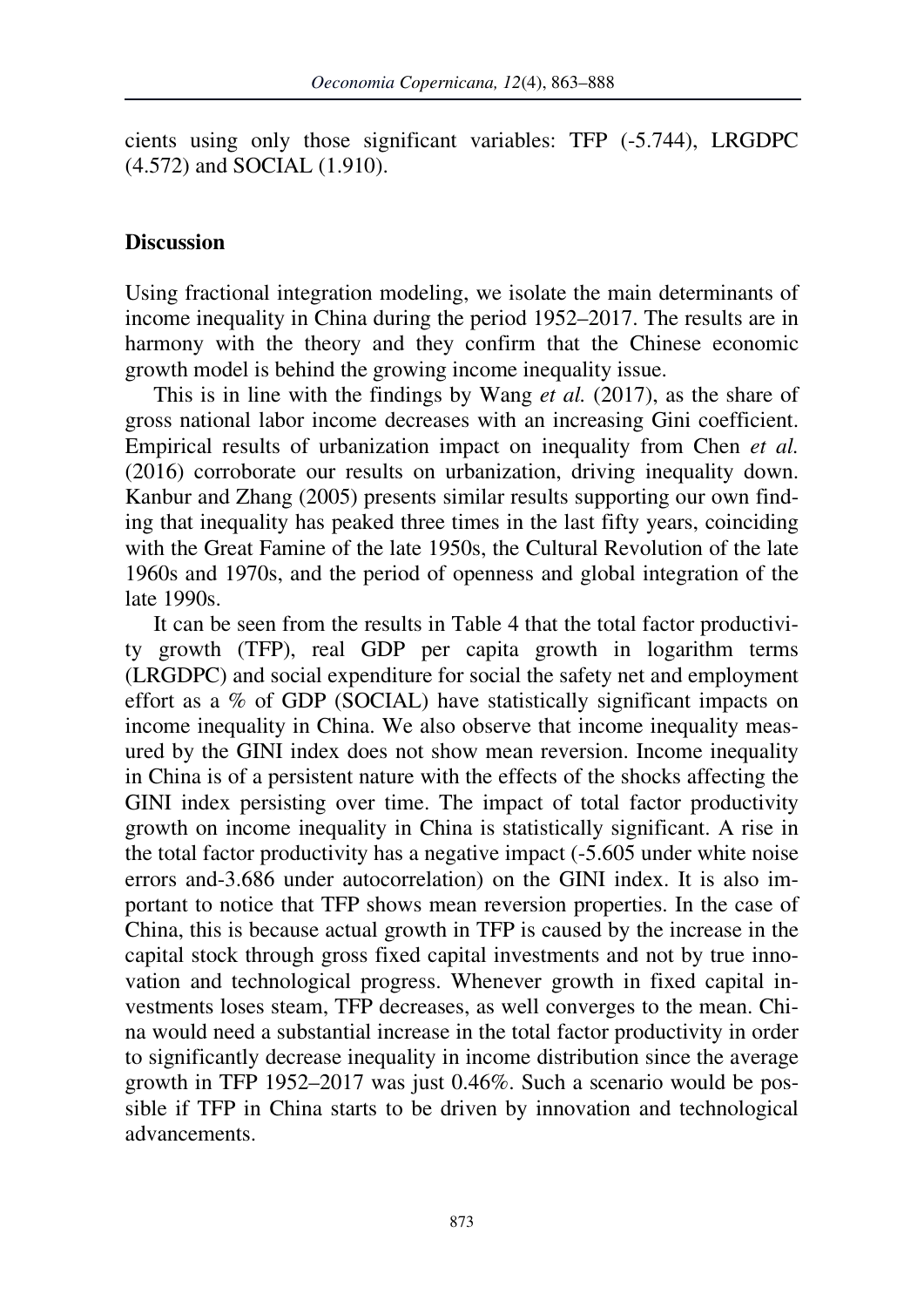Our findings are supported by the results from Wei and Hao (2011), Kang and Peng (2018) and Luckstead *et al.* (2014), showing that an increased enrolment at all levels of education contributes greatly to productivity growth. When the quality of education is considered, productivity growth is still attributed to the three levels of school enrolment, but is greatly influenced by advances in basic education in developing countries (Joshua, 2015).

Otherwise, the rise in income inequality in the future will act as a severe economic growth constraint in case of a tightening monetary policy or a new global financial crisis.

While the importance of state-owned enterprises to China's economy is diminishing, a growth in TFP is realized through changes in the firms' organizational structure and human capital management. Capital and input changes (structure and management) have a positive impact on TFP just in the short or medium term. Long-term beneficial effects to TFP growth can only be achieved by R&D, innovation and technological progress. Only then will TFP growth in China force income inequality to fall significantly assuring robust future economic growth. Otherwise, a future recession is likely to occur as income inequality rise (Quadrini *et al*., 2015).

The results of TFP are validated by the empirical results obtained for LRGDPC. Real GDP per capita growth has a positive and statistically significant impact on the GINI index in China. A 1% increase in LRGDPC is followed by an increase in the GINI index by 2.977 points under the white noise specification and by 3.883 with the model of Bloomfield (1973). LRGDPC is a highly persistent series, meaning a shock in output has long lasting effects on the economy and thus income inequality. Unexpectedly the TFP impact on GINI, LRGDPC is large and significant as China's economy has grown by 6.92% annually in the last 65 years. Considering this empirical result, we can see how large the impact of economic growth is. This is clear from the fact that in the period 1952–2017 the urban/rural income ratio declined by 0.39% annually. Technological advancement shifts the demand for labor from traditional to modern sectors driving the general wage level up. Thus, prospective employees seek University degrees to get the qualifications required in the more advanced technological sectors. Following the neoclassical marginal revenue productivity theory of wages, under which increased productivity is followed by wage increase, the urban/rural income gap is expected to expand. In China, as we can see, the urban/rural income gap contracted, proving that increased productivity in the modern industrial sector was not followed by an expected increase in the general wage level in the sectors. At the same time, the tertiary industry share in the GDP was rising by 1.02% annually. Employment in the tertiary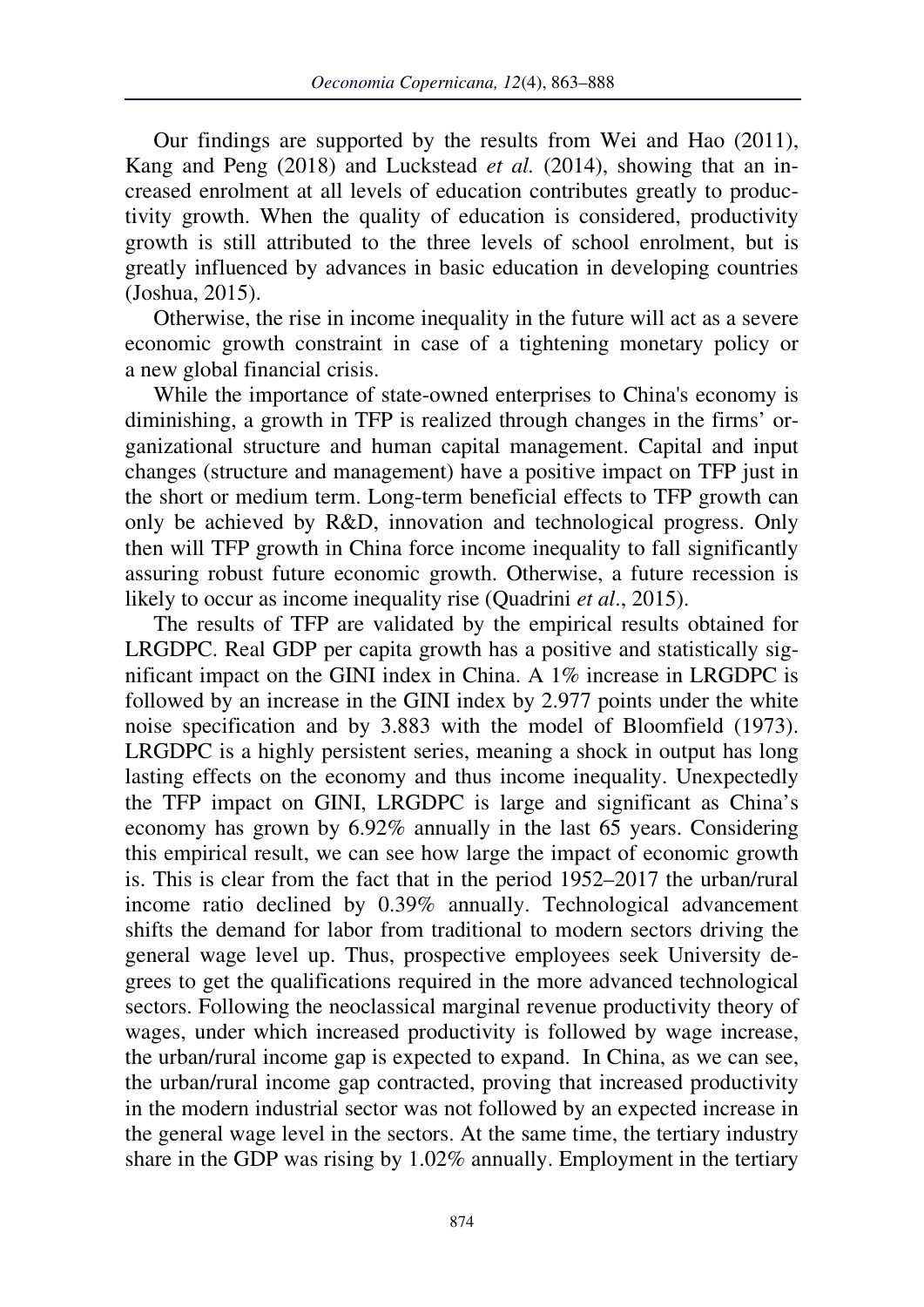industry rose from 9.1% in 1952 to 44.9% in 2017 with high average annual growth rate of 4.48%.

Gil-Alana *et al.* (2020) provide evidence of the decoupling in China between 1952 and 2018. Driven by innovation-based shifts, globalization, a shift to knowledge growth management, 'supercycles and boom-bust,' 'superstars,' declining labor share and increasing wage inequality. The results show a divergent trend between labor productivity and labor compensation supporting our findings. Robust estimation results (Zhang *et al*., 2017) show that China's mostly capital-driven technical changes are negatively associated with the share of labor corroborating the results of our study.

Consequently, a sharp wage increase is registered in the banking and insurance sector and scientific research (skill-intensive sectors) rising above the general wage level in other sectors. Skill premiums in the banking and insurance industry were much higher in relation to other industries driving the inequality gap. Depending on the provincial/regional industry dominance, income inequality at the provincial/regional level subsequently increased. Provinces/regions with traditionally rural employment experienced a much lower increase in the general wage level in relation to urban/modern employment provinces/regions. Since the majority of the investments in gross fixed capital formation were generated through the private banking sector, skill premiums in this sector were higher, resulting in a national GINI rise.

Expenditure for the social safety net and employment effort as a % of GDP (SOCIAL) was not sufficiently large to constrain the income inequality generating mechanism of China's economic growth model. As a consequence, income inequality increased during the 1952–2017 period, despite a strong increase in the social safety net and employment effort expenditure, which reflected an average annual growth of 3.36%. In fact, according to our empirical results, a percentage point increase in SOCIAL caused an increase in GINI by 2.188 points under the white noise specification and by 0.916 under the exponential spectral model of Bloomfield (1973).

## **Conclusions**

Since the reform of 1979, a dramatic increase has accompanied the miracle of economic development in income inequalities. Our work shows that this growth in income inequality is persistent, and we identify the main reasons. We separate many variables that have a major impact on income inequali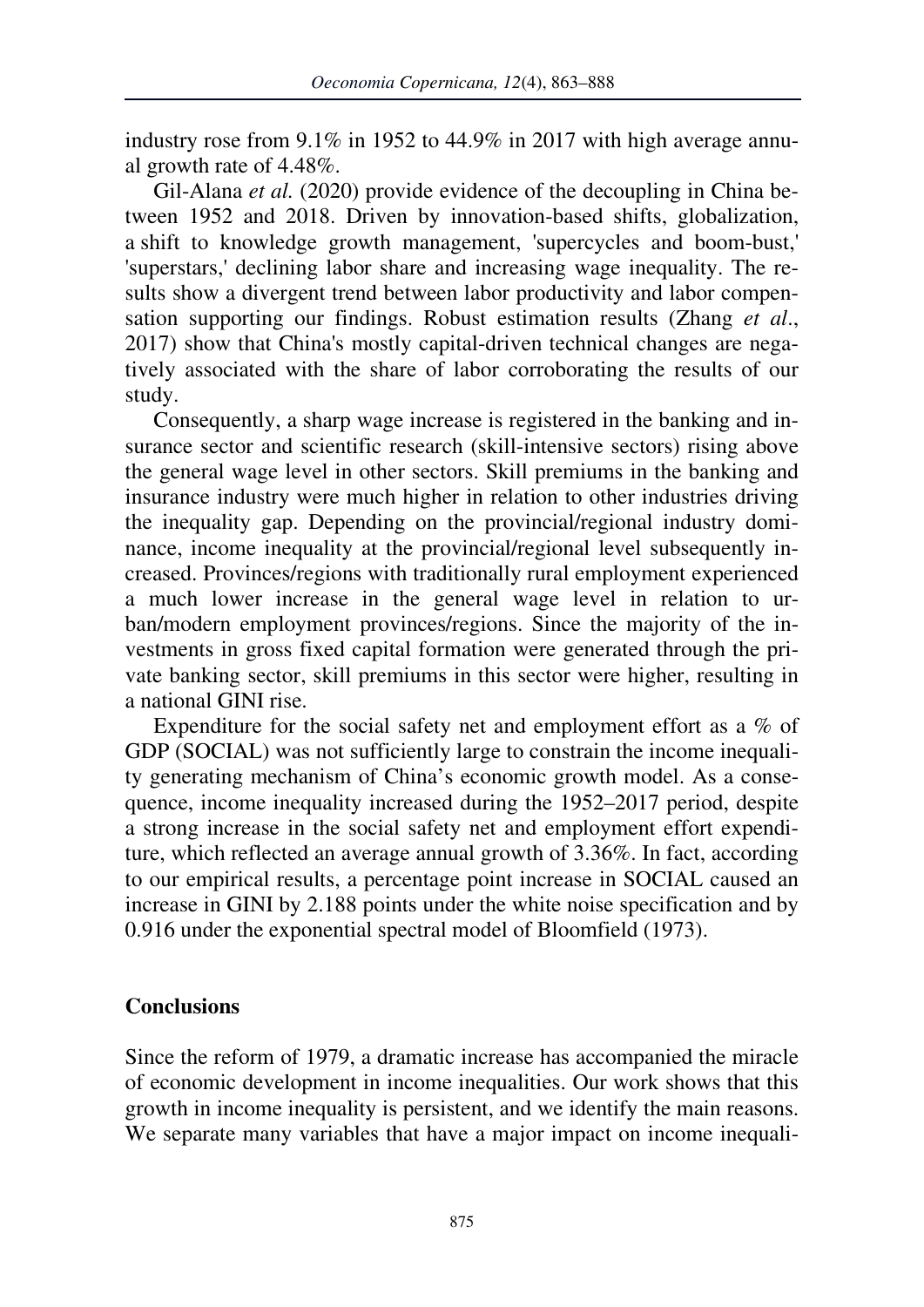ties using a fractional integration model and give policymakers and practitioners practical advice on how to address the inequality problem in China.

China's economic growth, while spectacular, is constrained by the Harrod-Domar model (the average annual growth rate of 8.52 percent and savings 1.13 percent). The primary conclusion is that the neoclassical growth model and the neoclassical marginal tax theory of wages cannot be extended in China's future development model. The combination of both economic models / policies is the main reason for the increase in income inequality in China (as assessed by the GINI) from 1952 to 2017. When these two economic models / policies are coupled, they exacerbate income inequalities, causing business cycles and future recessions.

Our study is limited by the data availability and policy indicators (dummy variables to account for several structural breaks and change in economic policy due to state reforms). Nevertheless, our results stand as robust to different model specifications. Moreover, future studies on income inequality in China can use our results and identified inequality determinants in their model formulation. Future research should also account for policy and regime changes extending our model and results presented in this article.

If China wants to avoid a recession in the future caused by rising income inequality, we believe there are three possible solutions. The first solution might be to gradually change the model of economic growth. In the first phase, this would mean a transition from Harrod-Domar's to a neoclassical model of growth based on technological progress. The second phase would be marked by the abandonment of the neoclassical growth model with a transition to the endogenous human capital-based growth model. Another solution might be to have the government investing more in human capital. The third solution is the complete redesign of the social policy and social networks to improve overall efficiency in fighting inequality.

The results of this study highlight the importance for model/policy changes by policy makers and practitioners in China to deal with the inequality issue. This involves improving the growth model through innovation and technological advancement, relaxing TFP dependence on the physical inputs (labor and capital). The current research was limited by data availability and particularly the lack of data availability at provincial and regional level. Future work should examine other potential determinants of income inequality such as skill premiums, financial cycles, the great decoupling and public services. From a methodological viewpoint, the possibility of structural breaks or non-linear structures can be taken into account still in the context of fractional integration. In fact, this is an interesting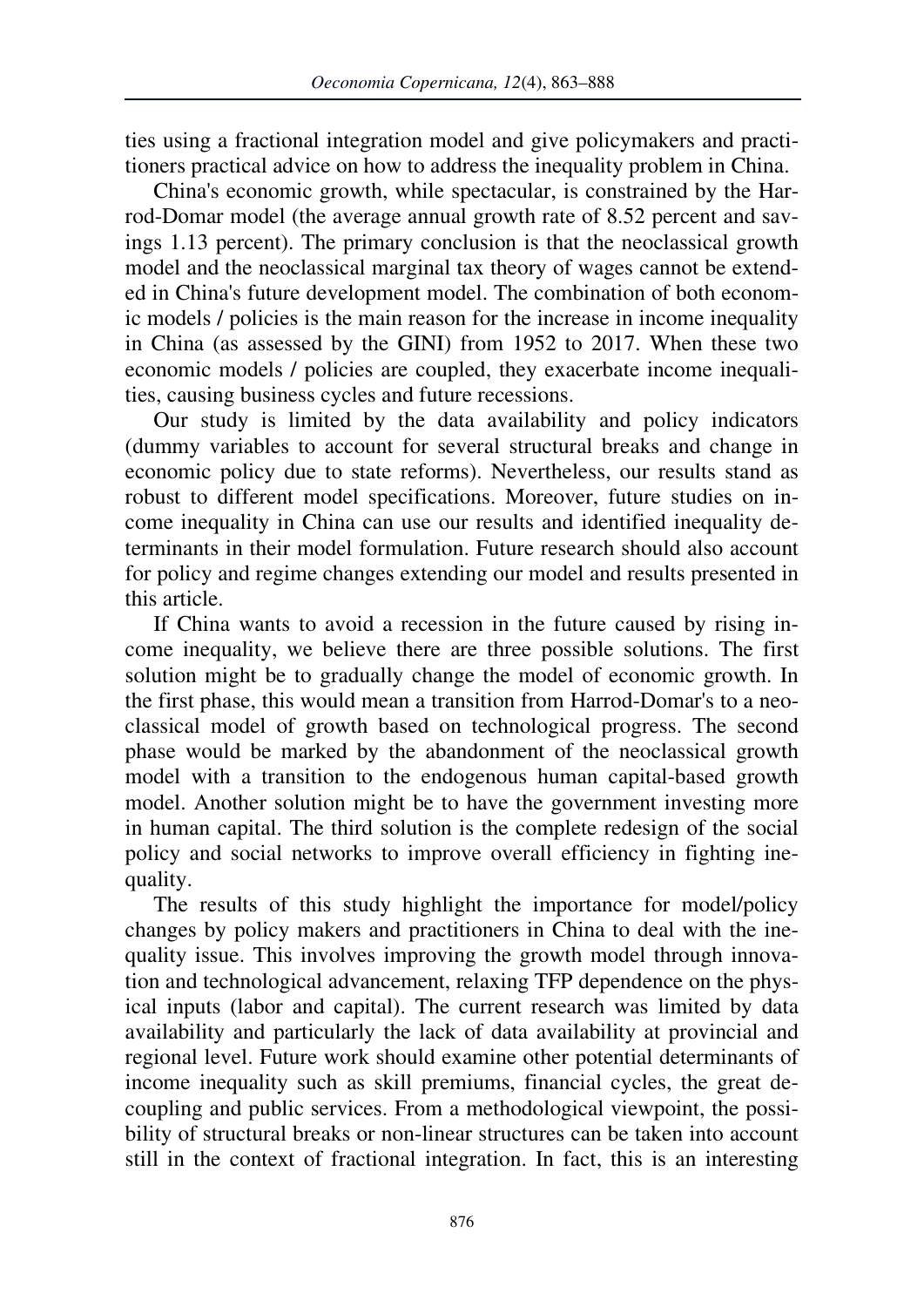issue, since several authors have suggested that long-term memory can be directly caused by the presence of breaks and other nonlinearities that have not been taken into account (Diebold & Inoue, 2001; Granger & Hyung, 2004; etc.). Moreover, fractional cointegration, panel fractional cointegration and other econometric frameworks can also be employed for the same purposes as in this paper. We hope to encourage researchers to study in depth the relation between economic growth and inequality in China for possible inequality- recession causality.

### **References**

- Abbritti, M., Gil-Alana, L. A., Lovcha, Y., & Moreno, A. (2016). Term structure persistence. *Journal of Financial Econometrics, 14*(2), 331–352. doi: 10.1093/jj finec/nbv003.
- Bloomfield, P. (1973), An exponential model in the spectrum of a scalar time series. *Biometrika, 60*, 217–226. doi:10.1093/biomet/60.2.21.
- Chen, G., Glasmeier, A., Zhang, M., & Shao, Y. (2016). Urbanization and income inequality in post reform China: a causal analysis based on time series data. *Plos One, 11*(7), e0158826. doi: 10.1371/journal.pone.0158826.
- Chen, Z., & Lu, M. (2009). Is China sacrificing growth when balancing interregional and urban-rural development? In Y. Huang & A. Magnoli Bocchi (Eds.). *Reshaping economic geography in East Asia.* Bank of Reconstruction and Development/The World Bank, 241–257.
- Chen, Y. (2019). Misallocation of human capital and productivity: evidence from China. *Economic Research-Ekonomska Istraživanja, 32*(1), 3342–3359. doi: 10.1080/1331677X.2019.1663546.
- Cheremukhin, A., Golosov, M., Guriev, S., & Tsyvinski, A. (2015). The economy of People s Republic of China from 1953. *NBER Working Paper*, *21397*.
- Diebold, F. X., & Inoue, A. (2001). Long memory and regime switching. *Journal of Econometrics, 105*(1), 131–159. doi: 10.1016/S0304-4076(01)00073-2.
- Feenstra, R. C., & Inklaar, R., & Timmer, M. P. (2015). The next generation of the Penn World Table. *American Economic Review*, *105*(10), 3150–82. doi: 10.125 7/aer.20130954.
- Fujiwara, I., Otsu, K., & Saito, M. (2008). The global impact of Chinese growth. *Institute for Monetary and Economic Studies Bank of Japan Discussion Paper Series, 2008-E-22*.
- Ghil, M., Allen, M. R., Dettinger, M. D., Ide, K., Kondrashov, D., Mann, M. E., Robertson, A. W., Saunders, A., Tian, Y., Varadi, F., & Yiou, P. (2002). Advanced spectral methods for climatic time series. *Reviews of Geophysics*, *40*(1), 1003, doi: 10.1029/2000RG000092.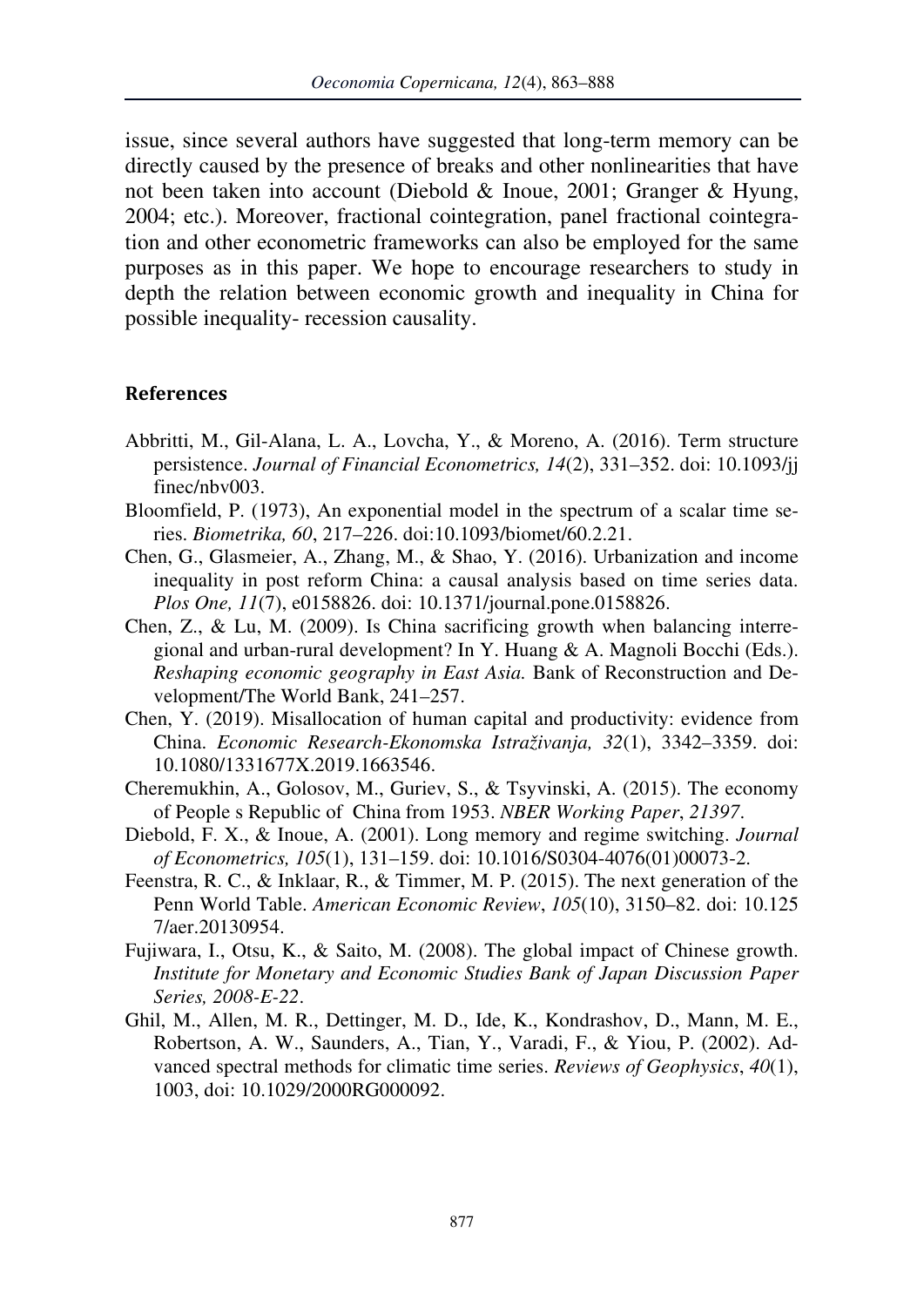- Gil-Alana, L. A, Skare, M., & Claudio-Quiroga, G. (2020). Innovation and knowledge as drivers of the 'great decoupling' in China: using long memory methods. *Journal of Innovation and Knowledge*, *5*(4), 266–278. doi: 10.1016/j. jik.2020.08.003.
- Gil-Alana, L. A., & Robinson, P. M. (1997). Testing of unit roots and other nonstationary hypotheses in macroeconomic time series*. Journal of Econometrics, 80*, 241–268. doi: 10.1016/S0304-4076(97)00038-9.
- Granger, C. W. J. (1980). Long memory relationships and the aggregation of dynamic models. *Journal of Econometrics, 14*, 227–238. doi: 10.1016/0304-4076 (80)90092-5.
- Granger, C. W. J. (1981). Some properties of time series data and their use in econometric model specification. *Journal of Econometrics*, *16*, 121–130. doi: 10.1016/0304-4076(81)90079-8.
- Granger, C. W. J., & Joyeux, R. (1980). An introduction to long memory time series and fractional differencing. *Journal of Time Series Analysis*, *1*, 15–29. doi: 10.1111/j.1467-9892.1980.tb00297.x.
- Granger, C. W. J., & Huimg, N. (2004). Occcasional structural braks and long memory with an application to the S&P absolute stock returns*. Journal of Empirical Finance*, *11*(3), 399–421. doi: 10.1016/j.jempfin.2003.03.001.
- Han, J., Zhao, Q., & Zhang, M. (2016). China's income inequality in the global context. *Perspectives in Science*, *7*, 24–29. doi: 10.1016/j.pisc.2015.11.006.
- Hong, T., Yu, N., Sorm, S., & Gao, B. (2019). How much does regional integration contribute to growth? An analysis of the impact of domestic market integration on regional economic performance in China (1997–2011). *Economic Research-Ekonomska Istraživanja*, *32*(1), 3183–3204. doi: 10.1080/1331677X. 2019.1592006.
- Hosking, J. R. M. (1981). Fractional differencing. *Biometrika*, *68*, 165–176. doi: 10.1093/biomet/68.1.165.
- Jianlin, F. (2004). Income disparities in China: a review of Chinese studies. In *Income disparities in China, an OECD perspective.* OECD, 27-49.
- Joshua, J. (2015) Neoclassical and endogenous growth models. In *The contribution of human capital towards economic growth in China*. London: Palgrave Macmillan. doi: 10.1057/97811375293672.
- Kanbur, R., & Zhang, X. (2005). Fifty years of regional inequality in China: a journey through central planning reform and openness. *Review of Development Economics, 9*(1), 87–106. doi: 10.1111/j.1467-9361.2005.002 65.x.
- Kanbur, R., Wang, J., & Zhang, X. (2017). The great Chinese inequality turnaround. *Bank of Finland, BOFIT Discussion Papers, 6/2017.*
- Kang, L., & Peng, F. (2018). Economic reform and productivity convergence in China. *Journal of Economic Theory and Practice*, *17*(1), 50–82. doi: 10.1177/0 976747918773129.
- Lin, S. (2009). The rise and fall of China's government revenue. *EAI Working Paper*, *150.*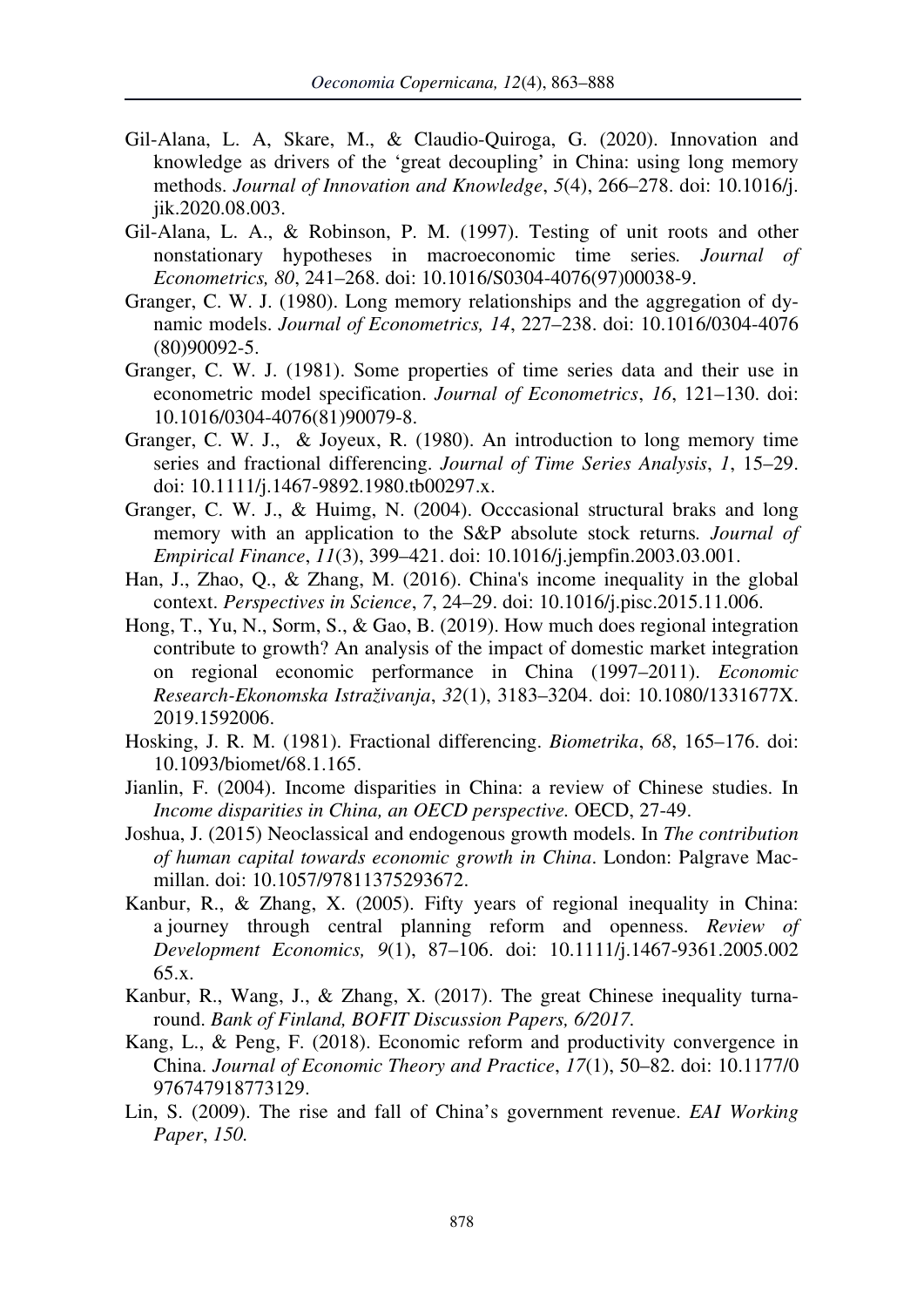- Liu, H., & He, Q. (2019). The effect of basic public service on urban-rural income inequality: a sys-GMM approach. *Economic Research-Ekonomska Istraživanja*, *32*(1), 3205–3223. doi: 10.1080/1331677X.2019.1661005.
- Luckstead, J., Choi, S. M., Devadoss, S., & Mittelhammer, R. C. (2014). China's catch-up to the US economy: decomposing TFP through investment-specific technology and human capital. *Applied Economics*, *46*(32), 3995–4007. doi: 10.1080/00036846.2014.948677.
- Luo, X., & Zhu, N. (2008). Rising income inequality in China: a race to the top. *Policy Research Working Paper*. *World Bank*, *4700*.
- Maddison, A. (1998). *Chinese economic performance in the long run*. OECD Development Centre Studies.
- Majid, N. (2015). The great employment transformation in China. *ILO Working Paper*, *195.*
- McCombie, J., & Spreafico, M. (2017). On income inequality: the 2008 great recession and long term growth. In *The crisis conundrum: how to reconcile economy and society*. Semantic Scholar. doi: 10.1007/978-3-319-47864-72.
- Milanović, B. (2019). All the GINIS dataset. Graduate Center, City University of New York and Stone Center on Socio-economic Inequality. Retrieved form https://stonecenter.gc.cuny.edu/research/all-the-ginis-alg-dataset-version-februa ry-2019/.
- Ministry of Finance China. Retrieved from http://www.mof.gov.cn/index.htm, (1.06.2019).
- National Bureau of Statistics of China database. Retrieved from http://www.stats. gov.cn/english/Statisticaldata/AnnualData/ (1.06.2018).
- Quadrini, V., & Ríos-Rull, J.-V., (2015). Inequality in macroeconomics. In A. B. Atkinson & F. Bourguignon (Eds.). *Handbook of income distribution*. Elsevier. 1229–1302. doi: 10.1016/B978-0-444-59429-7.00015-7.
- Solt, F. (2016). Measuring income inequality across countries and over time: the standardized World Income Inequality Database. SWIID Version 8.1, May 2019.
- Stratford, K., & Cowling, A. (2016). Chinese household income, consumption and savings. *Bulletin*, *Reserve Bank of Australia*, September Quarter, 31–40.
- Teyssiere, G., & Kirman, A. P. (2007). *Long memory in economics*. Berlin, Heidelberg: Springer.
- The Conference Board Total Economy Database™ (Original version). Retrieved form https://www.conference-board.org/data/economydatabase/index.cfm?id= 27762 (1.04.2019)
- UNCTAD (2012). *Trade and development report*. *Evolution of income inequality: different time perspectives and dimensions*. New York: UN.
- University of Groningen and University of California, Davis, Total Factor Productivity at Constant National Prices for China [RTFPNACNA632NRUG]. Federal Reserve Bank of St. Louis. Retrieved, https://fred.stlouisfed.org/series/RT FPNACNA632NRUG (14.10.2019).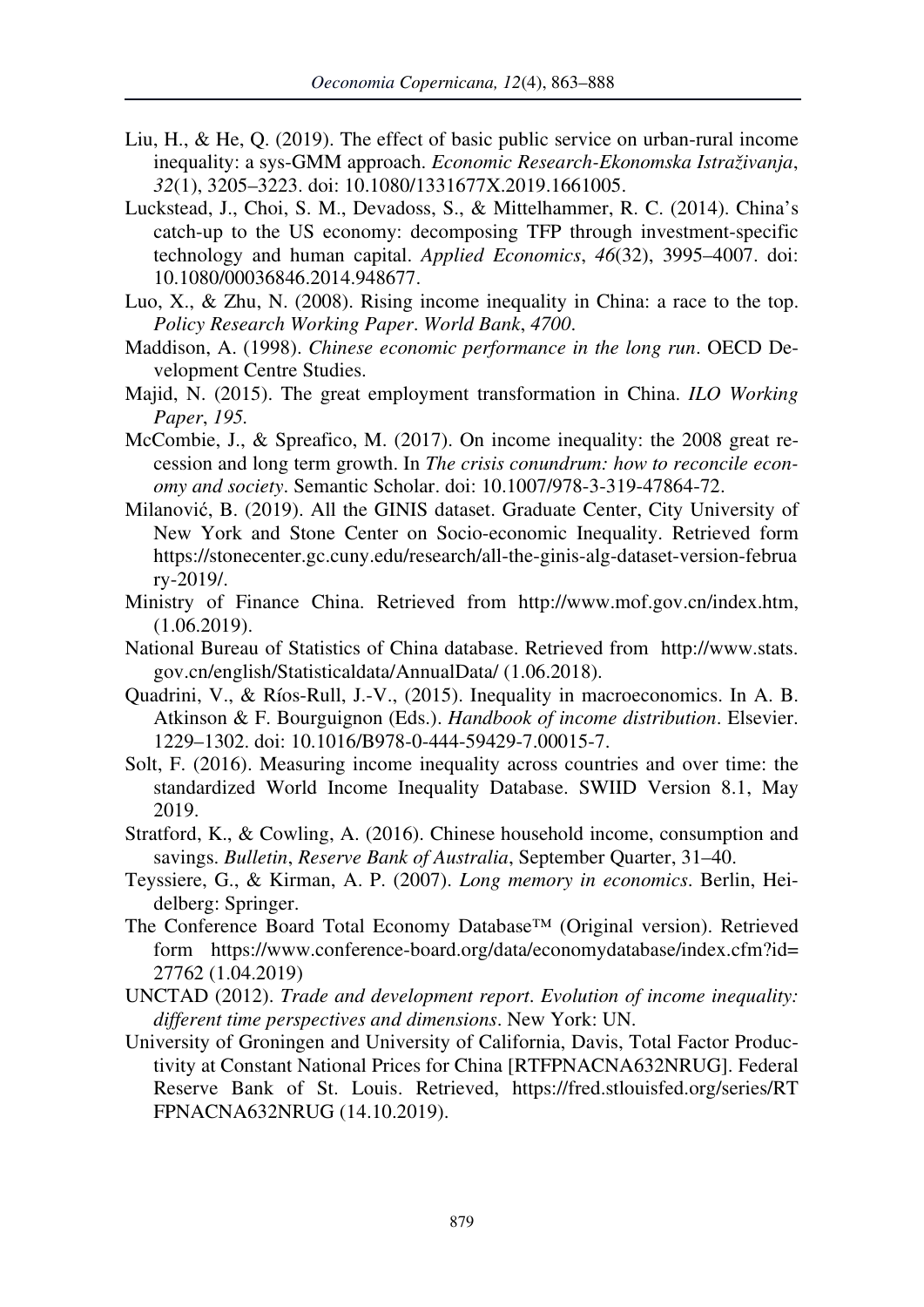- Wang, C., Wan, G., & Yang, D. (2015). Income inequality in the People' s Republic of China: trends, determinants, and proposed remedies. In I. Claus & L. Oxley (Eds). *China's economy*, *a collection of surveys*. Wiley Blackwell, 99–125.
- Wang, S., Kenderdine, T., & Qi, Z. (2017). Working for less: income inequality and the diminishing share of labor in China's national wealth. *Asian Social Science*, *13*(6), 81–94. doi: 0.5539/ass.v13n6p81.
- Wei, Z., & Hao, R. (2011). The role of human capital in China's total factor productivity growth: a cross-province analysis. *Development Economics, 49*(1), 1 – 35. doi: 10.1111/j.1746-1049.2010.00120.x.
- Wenxiu, H. (2004). The evolution of income distribution disparities in China since the reform and opening-up. In *Income disparities in China*, a*n OECD Perspective.* OECD. doi: 10.1787/9789264017214-en.
- Wroblowsky, T., & Yin, H. (2016). Income inequalities in China: stylized facts vs. reality. *Perspective in Science*, *7*, 59–64. doi: 10.1016/ j.pisc.2015.11.011.
- Yang, W., Chuanglin, F., Chunliang, X., & Daqian, L. (2012). A new approach to measurement of regional inequality in particular directions. *Chinese Geographical Science*, *22*(6), 705–717. doi: 10.1007/s11769-012-0556-7.
- Zanden, J. L., Baten, J., Foldvari, P., & Leeuwen, B. (2014). The changing shape of global inequality 1820–2000; exploring a new dataset. *Review of Income and Wealth*, *60*(2), 279–297. doi: 10.1111/roiw.12014.
- Zhang, Z., Liu, A., & Yao, S. (2001). Convergence of China's regional incomes 1952–1997. *China Economic Review, 12*, 243–258. doi:10.1016/s1043-951x(0 1)00053-0.
- Zhang, X, Wan, G, Wang, C, & Luo, Z. (2017). Technical change and income inequality in China. *World Economy*, *40*(11), 2378–2402. doi: 10.1111/twec .12531.
- Zhao, X-Z, Zhao, Y. B, Chou, L-C., & Leivang, B. H. (2019). Changes in gender wage differentials in China: a regression and decomposition based on the data of CHIPS1995–2013. *Economic Research-Ekonomska Istraživanja*, *32*(1), 3162–3182. doi: 10.1080/1331677X.2019.1660906.
- Zhou, Y., & Song, L. (2016). Income inequality in China: causes and policy responses. *China Economic Journal*, *9*(2), 186–208. doi: 10.1080/17538963.2016 .1168203.
- Zhuang, J., & Shi, L. (2016). Understanding recent trends in income inequality in the people s Republic of China. *Asian Development Bank Economics Working Paper Series*, *489*.
- Ziesemer, T. (2016). Gini coefficient of education for 146 countries, 1950-2010, *Bulletin of Applied Economics*, *3*(2), 1–8.

#### **Acknowledgments**

This paper was funded under the project line ZIP UNIRI of the University of Rijeka, for the project ZIP-U N lRl-130-5-20.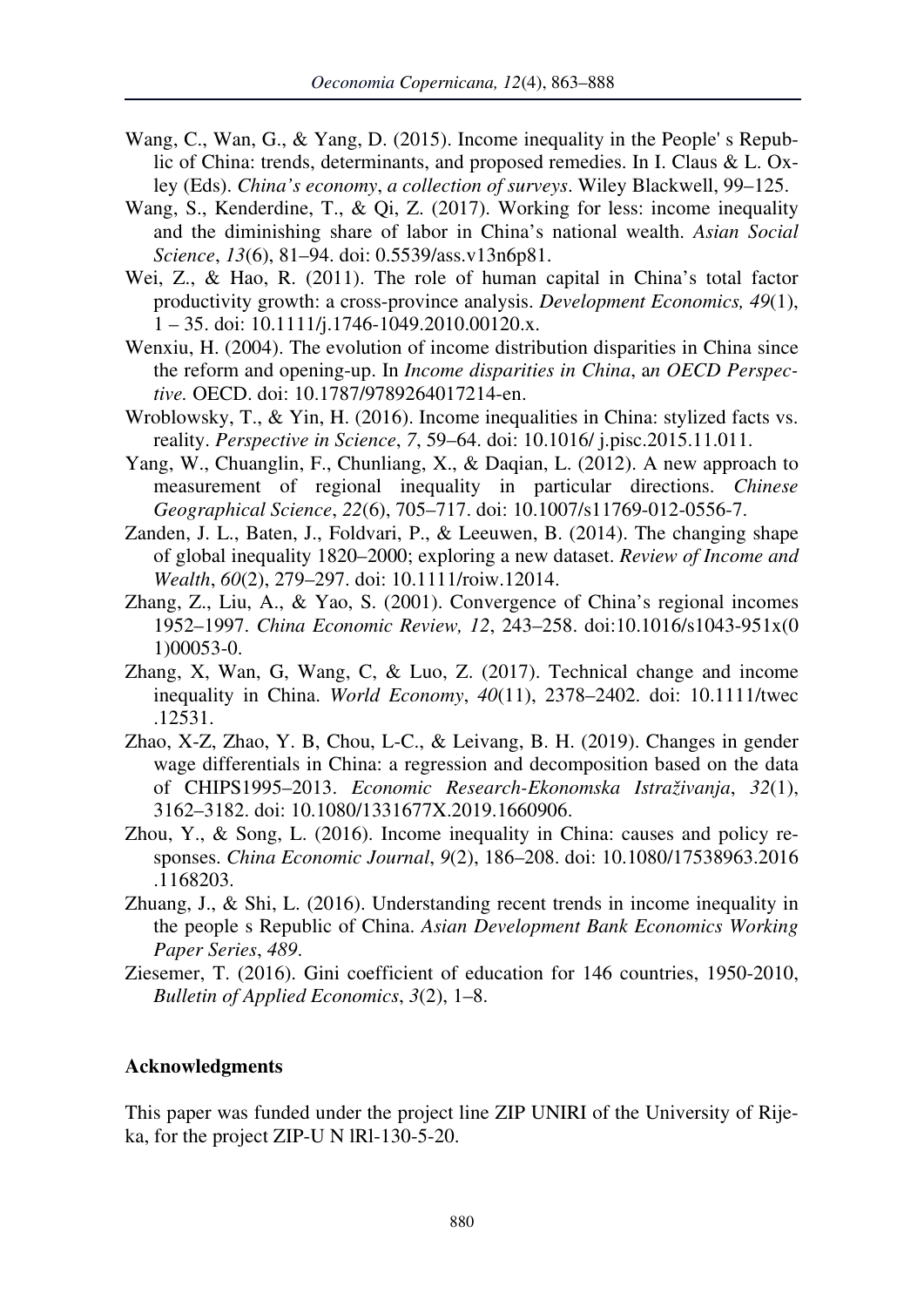Luis A. Gil-Alana gratefully acknowledges financial support from the MINEIC-AEI-FEDER PID2020-113691RB-I00 project from 'Ministerio de Economía, Industria y Competitividad' (MINEIC), `Agencia Estatal de Investigación' (AEI) Spain and `Fondo Europeo de Desarrollo Regional' (FEDER). An internal Project from the Universidad Francisco de Vitoria is also acknowledged.

The contribution of Romina Pržiklas Družeta is a part of scientific project , *Accounting for the Future, Big Data and Economic Measurement"* supported by the Faculty of Economics and Tourism "Dr. Mijo Mirković", Juraj Dobrila University of Pula. Any opinions, findings, and conclusions or recommendations expressed in this paper are those of the author(s) and do not necessarily reflect the views of the Faculty of Economics and Tourism "Dr. Mijo Mirković" Pula.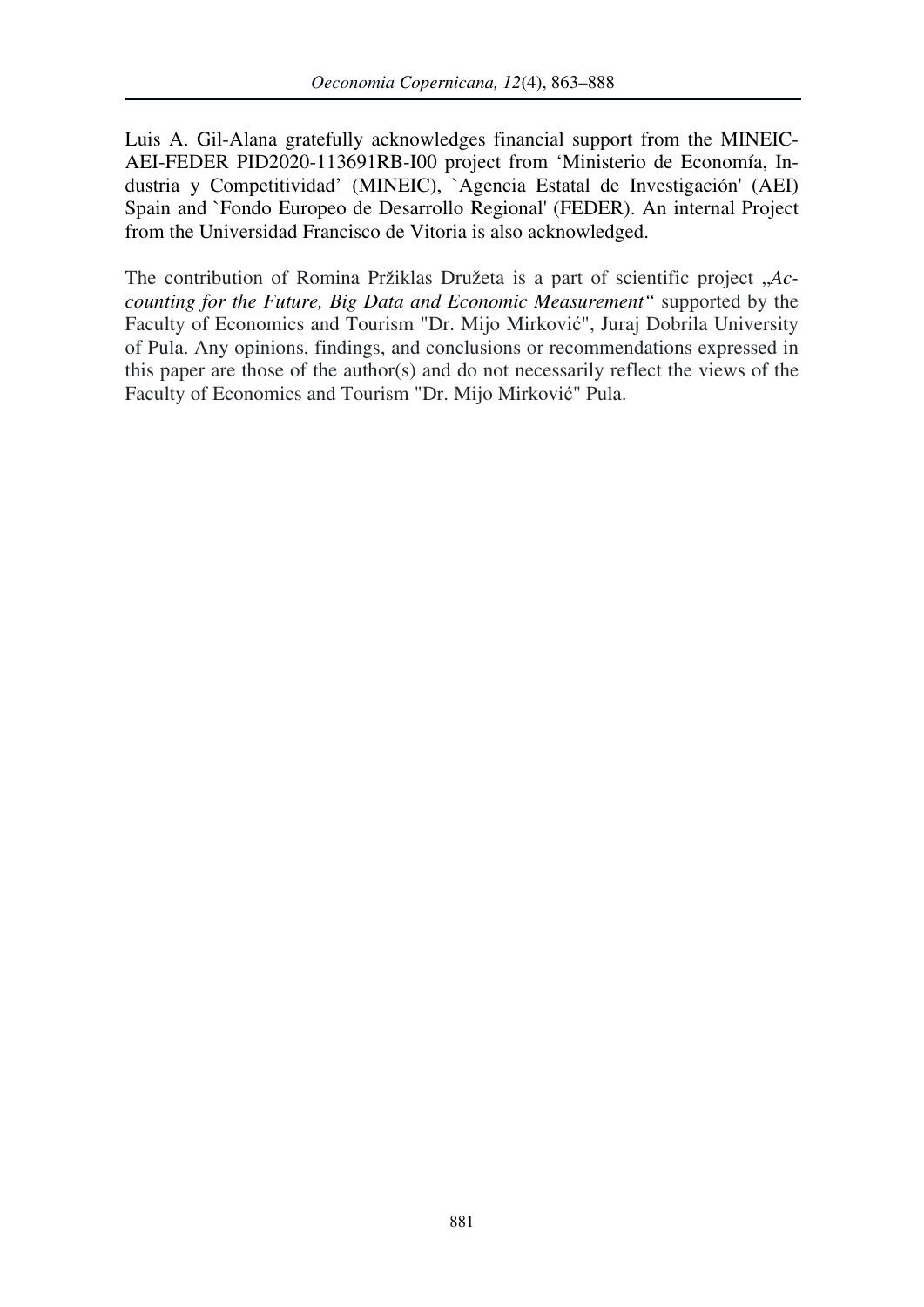# **Annex**

| <b>Author and year</b>            | Period    | <b>Variables that influence</b><br>income inequality                                                                                                                                     | <b>Results</b>                                                                                                                                                                                                                                                                                          |
|-----------------------------------|-----------|------------------------------------------------------------------------------------------------------------------------------------------------------------------------------------------|---------------------------------------------------------------------------------------------------------------------------------------------------------------------------------------------------------------------------------------------------------------------------------------------------------|
| Wang et al. (2017)                | 1996-2010 | Labor income                                                                                                                                                                             | The share of gross national<br>labor income decreases with an<br>increasing Gini coeff.                                                                                                                                                                                                                 |
| Kanbur et al.<br>(2017)           | 1995-2014 | Policy<br>changes<br>and the<br>nature of structural trans-<br>formation.<br>(They also summarized the<br>significant<br>studies<br>most<br>concentrating on the ine-<br>quality trends) | After a quarter century of rapid<br>increase,<br>sustained<br>Chinese<br>inequality<br>plateauing<br>and<br>diminishing. Chinese inequali-<br>indicates<br>turnaround<br>ty<br>a<br>towards the latter part of the<br>2000s. Although, the level is<br>still high if we compare with<br>other countries |
| Stratford and<br>Cowling $(2016)$ | 1983-2013 | Hukou<br>social<br>system,<br>security<br>and pension re-<br>forms                                                                                                                       | Although household income is<br>likely to continue to grow over<br>the long run, there could be<br>volatility along the way as the<br>economy rebalances                                                                                                                                                |
| Chen et al. (2016)                | 1978-2014 | Urbanization                                                                                                                                                                             | Urbanisation has an immediate<br>alleviating effect on income<br>inequality                                                                                                                                                                                                                             |
| Han et al. (2016)                 | 2004-2013 | Policy and Institution                                                                                                                                                                   | Huge inequality in China does<br>not fit into the profile of<br>socialist country and its social-<br>ist influence is far less than the<br>Europeans even inferior to<br>typical capitalist countries. The<br>Gini coefficient began<br>to<br>decline in 2010 but it is still<br>very high              |
| Zhou and Song<br>(2016)           | 1981-2013 | Functional distribution of<br>political<br>and<br>income.<br>institutions.<br>economic<br>pattern of structural chang-<br>es                                                             | The rapid economic growth in<br>China has been relying on a<br>model that pays high returns to<br>various kinds of capital includ-<br>ing financial capital and real<br>estate, while the ownership of<br>capital is very unequal                                                                       |
| Ziesemer (2016)                   | 1950-2010 | Tertiary education                                                                                                                                                                       | Tertiary education is shown to<br>reduce education inequality                                                                                                                                                                                                                                           |
| Wroblowsky and<br>Yin (2016)      | 2000-2014 | Policy; the regional aspect<br>of income inequality is very<br>strong but not dominant as<br>is usually considered                                                                       | inequality<br>Income<br>remains<br>stable in recent years and its<br>relationship<br>with economic<br>growth is very ambiguous                                                                                                                                                                          |
| Zhuang and Shi<br>(2016)          | 1978-2015 | Skill premium; shares of<br>labor and capital incomes;<br>spatial inequality; wealth<br>distribution                                                                                     | In recent years, the skill pre-<br>mium has declined, the share<br>of labor income has been on<br>the rise and capital income on<br>the decline, regional inequality<br>has fallen. These may have                                                                                                      |

# **Table 1.** Literature review summary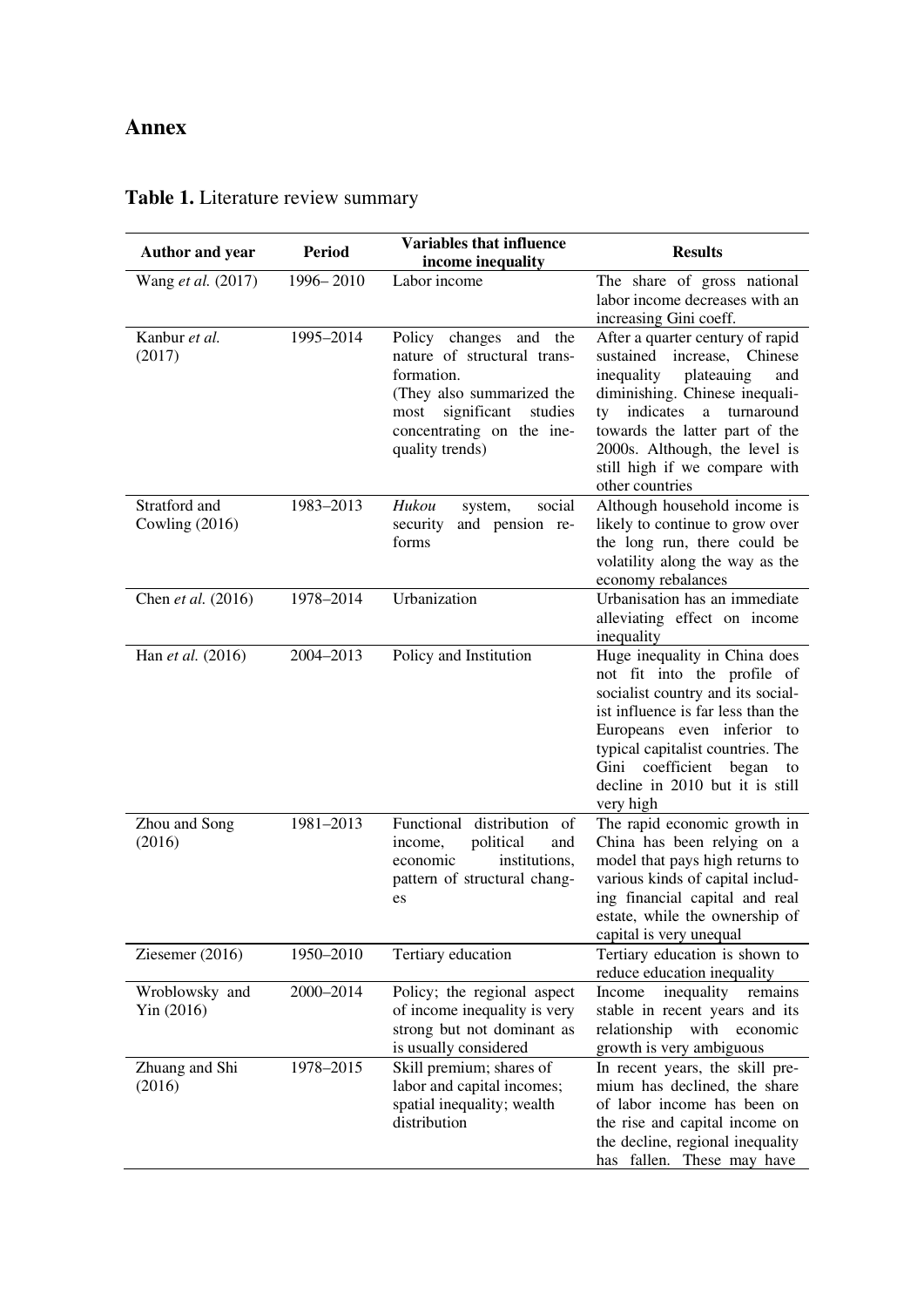| <b>Author and year</b>       | Period                    | Variables that influence<br>income inequality                                                                                                                                                                                                                                                                                                                                                                                                 | <b>Results</b>                                                                                                                                                                                                                                                                                                       |
|------------------------------|---------------------------|-----------------------------------------------------------------------------------------------------------------------------------------------------------------------------------------------------------------------------------------------------------------------------------------------------------------------------------------------------------------------------------------------------------------------------------------------|----------------------------------------------------------------------------------------------------------------------------------------------------------------------------------------------------------------------------------------------------------------------------------------------------------------------|
|                              |                           |                                                                                                                                                                                                                                                                                                                                                                                                                                               | been underlying factors con-<br>tributing to the decline in<br>PRC's overall income inequali-<br>ty as measured by the Gini<br>coeff. since 2008.                                                                                                                                                                    |
| Wang et al. (2015)           | mid-1980s-<br>early 2000s | Institutional<br>Factor:<br>The<br>Hukou<br>system;<br>policy<br>issues: Regional develop-<br>policies<br>and<br>ment<br>the<br>opening up,<br>preferential<br>investment, taxation, bank-<br>policies,<br>industrial<br>ing<br>agglomeration.<br>Location<br><b>or</b><br>geographic<br>factors;<br>external<br>factor;<br>Trade<br>and<br>FDI.<br>Other<br>factors:<br>Education<br>and<br>skills<br>(human<br>capital-<br>related factors) | Overall inequality declined in<br>the first few years of reform<br>due to the narrowing of the<br>urban-rural gap. From the mid-<br>1980s until the early 2000<br>inequalities in all dimensions<br>in the PRC exhibited increas-<br>ing trends.                                                                     |
| Cheremukhin et al.<br>(2015) | 1953-2012                 | Changes in the intersectoral<br>wedges<br>labor<br>play<br>an<br>important role in structural<br>transformation                                                                                                                                                                                                                                                                                                                               | They show that reforms yield-<br>ed a significant growth and<br>transformation<br>structural<br>differential. GDP growth is 4.2<br>percentage points higher and<br>the share of the labor force in<br>agriculture is 23.9 percentage<br>points lower compared with<br>the continuation of the pre-<br>1978 policies. |
| Zanden et al.<br>(2014)      | 1820-2000                 | Globalisation and deglobal-<br>isation                                                                                                                                                                                                                                                                                                                                                                                                        | 1820<br><b>Between</b><br>and<br>1950<br>increasing per capita income is<br>combined<br>with<br>increasing<br>global inequality. After 1950<br>global inequality remains more<br>or less constant                                                                                                                    |
| Yang et al. (2012)           | 1952-2009                 | Regional speciality and non<br>mobility                                                                                                                                                                                                                                                                                                                                                                                                       | The inequality between the<br>northern<br>and the<br>southern<br>China has been decreasing<br>from $1952$ to $2009$ and it was<br>reversed in 1994 and 1995                                                                                                                                                          |
| <b>UNCTAD</b> (2012)         | 1978-2000                 | Agricultural growth,<br>urbanisation,<br>rapid changes in employ-<br>ment and real wages                                                                                                                                                                                                                                                                                                                                                      | 1978-1984 decreasing trend<br>1985- increasing trend<br>$2000s - increasing trend$                                                                                                                                                                                                                                   |
| Chen and Lu<br>(2009)        | 1987-2005                 | Industrial agglomeration                                                                                                                                                                                                                                                                                                                                                                                                                      | Industrial agglomeration has<br>boosted economic growth but<br>also exacerbated interregional<br>and urban-rural income dispar-<br>ities                                                                                                                                                                             |

# **Table 1.** Continued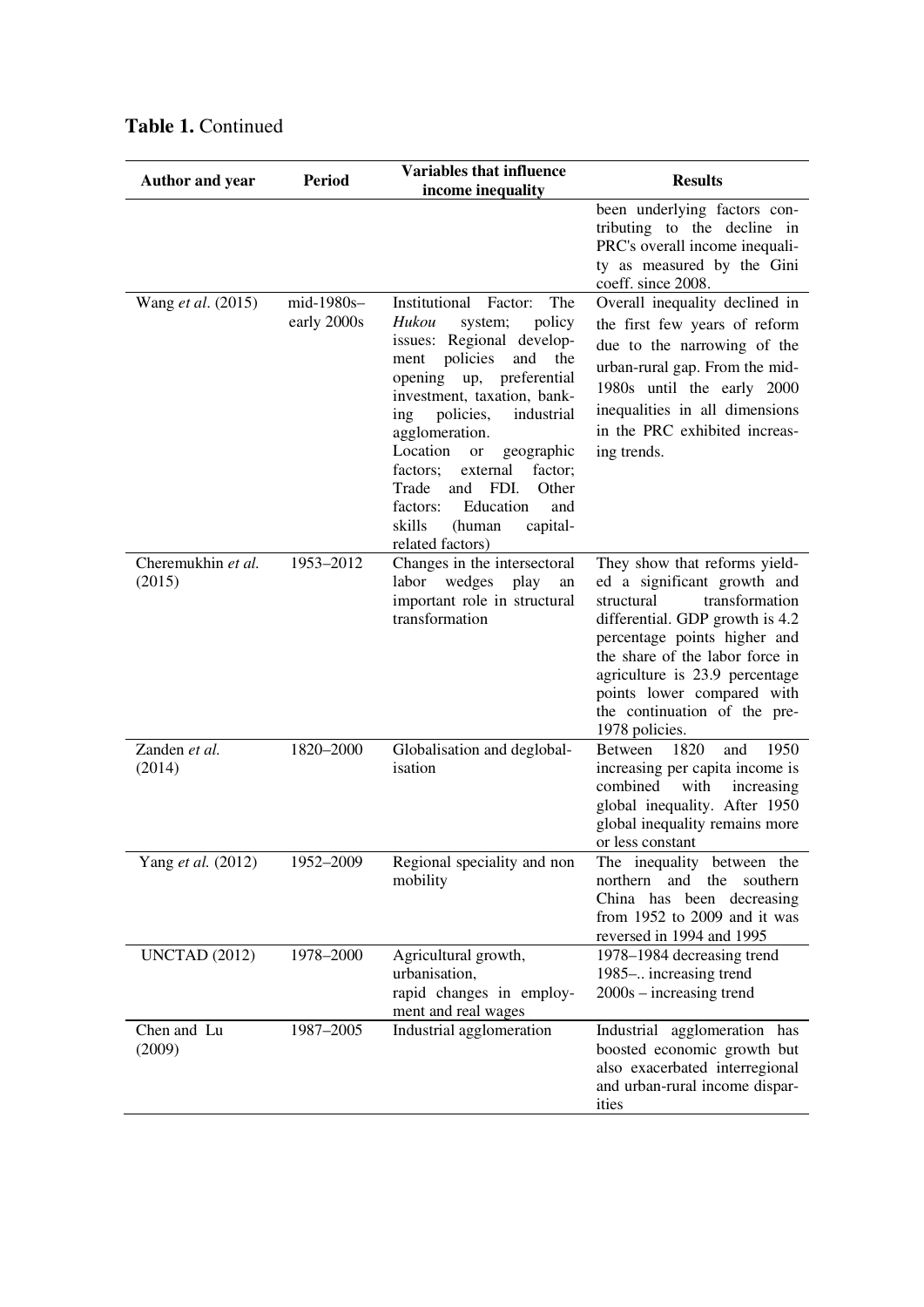| <b>Author and year</b>             | Period    | Variables that influence<br>income inequality                                                                                                                                                                                                                                                                                                                                                    | <b>Results</b>                                                                                                                                                                                                                                                             |
|------------------------------------|-----------|--------------------------------------------------------------------------------------------------------------------------------------------------------------------------------------------------------------------------------------------------------------------------------------------------------------------------------------------------------------------------------------------------|----------------------------------------------------------------------------------------------------------------------------------------------------------------------------------------------------------------------------------------------------------------------------|
| Fujiwara, Otsu<br>and Saito (2008) | 1950-2004 | China 's reform and open-<br>ing up policy                                                                                                                                                                                                                                                                                                                                                       | Opening-up per se is welfare<br>improving for China but has<br>had little impact on the issue<br>given a balanced trade con-<br>straint                                                                                                                                    |
| Kanbur and Zhang<br>(2005)         | 1950-2000 | Heavy industry played a<br>key role in forming the<br>enormous rural-urban gap<br>while decentralisation and<br>openness contributed to the<br>rapid increase in inland-<br>coastal disparity in<br>the<br>reform period of 1980s and<br>90s.<br>Convergence<br>and<br>divergence of a nation's<br>economy is dependent not<br>only on its domestic poli-<br>cies but also on its open-<br>ness. | There have been three peaks in<br>inequality in the last fifty<br>years; coinciding<br>with the<br>Great Famine of the late<br>1950s, the Cultural Revolution<br>of the late 1960s and 1970s<br>and the period of openness and<br>global integration in the late<br>1990s. |
| Jianlin (2004)                     | 1978-2002 | The effects of resource<br>endowments, the historical<br>heritage, economic struc-<br>ture, government policy,<br>marketisation,<br>ownership,<br>the institutional system, the<br>legislative system, individ-<br>differences,<br>ual<br>wealth<br>accumulation,<br>economic<br>development etc.                                                                                                | Increasing trend                                                                                                                                                                                                                                                           |
| Wenxiu (2004)                      | 1978-2001 | Imbalance<br>in<br>economic<br>development; differences in<br>natural conditions, histori-<br>cal endowments, human<br>resource, disparities, ideo-<br>logical changes,                                                                                                                                                                                                                          | Increasing trends                                                                                                                                                                                                                                                          |
| Zhang et al.<br>(2001)             | 1952-1997 | The economic reforms,<br>cultural revolution                                                                                                                                                                                                                                                                                                                                                     | Their results<br>suggest<br>that<br>China's regions especially the<br>eastern and the western re-<br>gions, have converged to their<br>own specific steady states over<br>the past 40 years                                                                                |
| Zhao et al. (2019)                 | 1995-2013 | Gender differentials                                                                                                                                                                                                                                                                                                                                                                             | Reform of income distribution<br>policies lead to more equal<br>society                                                                                                                                                                                                    |
| Liu and He $(2019)$                | 2004-2015 | Public services                                                                                                                                                                                                                                                                                                                                                                                  | Basic public services narrow<br>the urban-rural income gap                                                                                                                                                                                                                 |
| Hong et al. (2019)                 | 1997-2011 | Regional integration                                                                                                                                                                                                                                                                                                                                                                             | Regional integration strength-<br>economic growth<br>and<br>ens<br>reduce inequality                                                                                                                                                                                       |
| Chen (2019)                        | 2001-2015 | Misallocation<br>of<br>human<br>capital                                                                                                                                                                                                                                                                                                                                                          | Better allocation of human<br>capital lowers income ine-<br>quality                                                                                                                                                                                                        |

# **Table 1.** Continued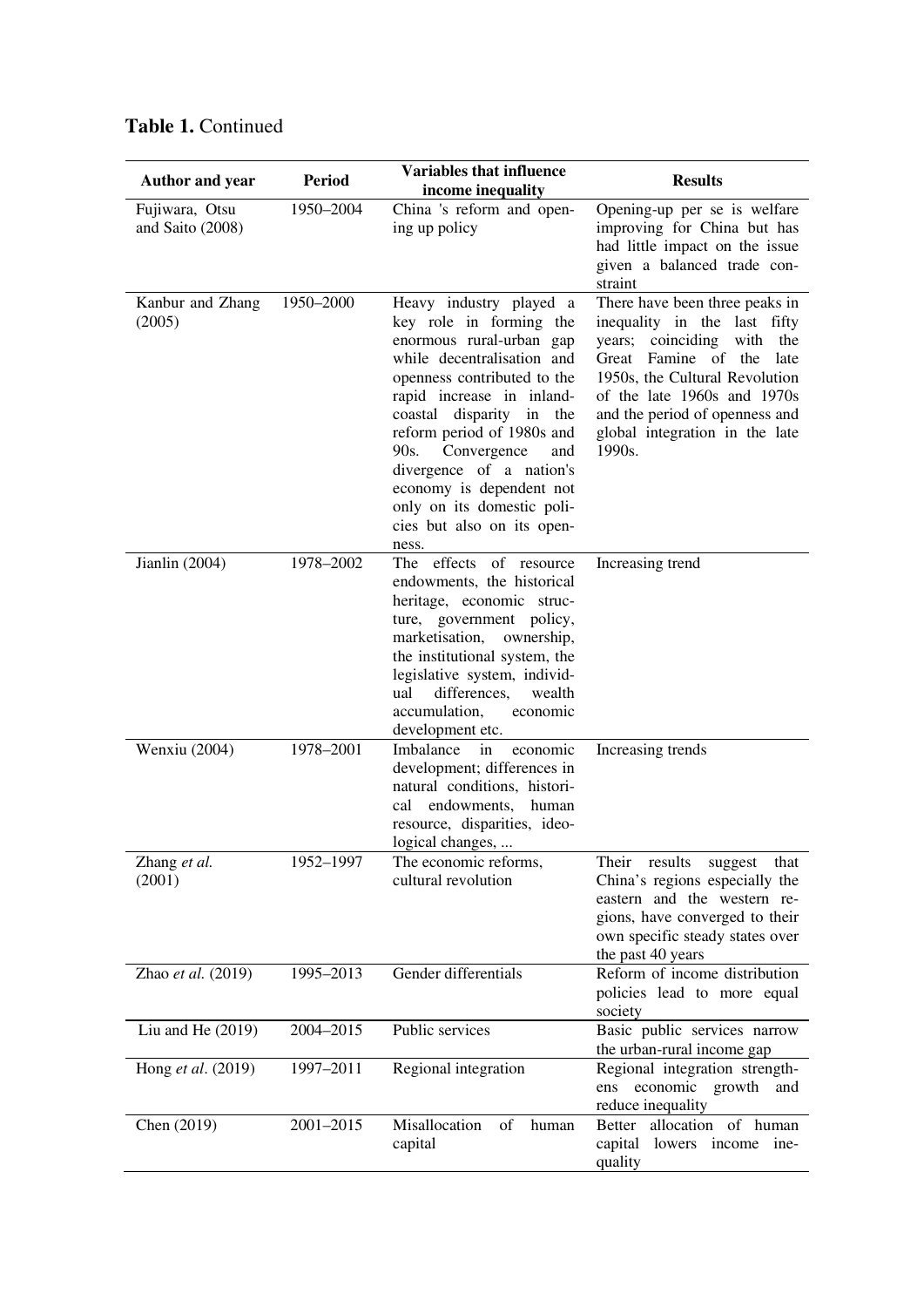| i)              | No autocorrelation    |                       |                       |
|-----------------|-----------------------|-----------------------|-----------------------|
| <b>Series</b>   | No terms              | With intercept        | With time trend       |
| GINI            | $0.97$ $(0.78, 1.24)$ | 0.99(0.80, 1.32)      | $0.99$ $(0.78, 1.32)$ |
| <b>TFP</b>      | $0.95$ $(0.80, 1.17)$ | $0.41$ $(0.23, 0.83)$ | $0.47$ $(0.20, 0.85)$ |
| <b>URBAN</b>    | $1.10$ $(1.00, 1.26)$ | $2.06$ $(1.88, 2.34)$ | $2.06$ $(1.90, 2.31)$ |
| <b>URBAN</b>    | $0.95$ $(0.80, 1.17)$ | $2.08$ $(1.87, 2.37)$ | $2.04$ $(1.87, 2.29)$ |
| <b>RGDPC</b>    | 1.88 (1.78, 2.03)     | 1.93(1.83, 2.11)      | $1.93$ $(1.83, 2.11)$ |
| <b>RGDPC</b>    | $0.95$ $(0.78, 1.17)$ | $1.16$ $(1.01, 1.65)$ | $1.23$ $(1.02, 1.68)$ |
| <b>SOCIAL</b>   | $1.18$ $(1.05, 1.36)$ | $1.25$ $(1.11, 1.46)$ | $1.26$ $(1.12, 1.47)$ |
| <b>HCAPITAL</b> | $0.94$ $(0.77, 1.16)$ | $1.51$ $(1.32, 1.70)$ | $1.47$ $(1.32, 1.65)$ |
| $\mathbf{ii}$   | With autocorrelation  |                       |                       |
| <b>Series</b>   | No terms              | With intercept        | With time trend       |
| GINI            | $0.59$ $(0.30, 1.04)$ | $0.70$ $(0.58, 0.92)$ | $0.45$ $(0.58, 0.88)$ |
| TFP             | $0.83$ $(0.53, 1.20)$ | $0.03(-0.21, 0.31)$   | $-0.16(-0.43, 0.33)$  |
| <b>URBAN</b>    | 1.14(0.96, 1.41)      | $1.73$ $(1.50, 2.13)$ | $1.85$ $(1.65, 2.18)$ |
| <b>URBAN</b>    | $0.86$ $(0.55, 1.25)$ | $1.60$ $(1.27, 2.11)$ | $1.74$ $(1.40, 2.16)$ |
| <b>RGDPC</b>    | $1.82$ $(1.66, 2.01)$ | $1.84$ $(1.68, 2.04)$ | $1.84$ $(1.68, 2.04)$ |
| <b>RGDPC</b>    | $0.82$ $(0.51, 1.23)$ | $0.92$ $(0.83, 1.03)$ | $0.81$ $(0.66, 1.04)$ |
| <b>SOCIAL</b>   | $1.17$ $(0.92, 1.57)$ | $1.11 \ (0.88, 1.45)$ | $1.12$ $(0.88, 1.47)$ |
| <b>HCAPITAL</b> | $0.82$ $(0.47, 1.25)$ | $1.92$ $(0.94, 2.37)$ | $1.78$ $(1.06, 2.42)$ |

**Table 2.** Estimated values of d for each series

Note: In bold the selected models according to the deterministic terms. In parenthesis, the 95% confidence intervals for d.

| <b>Table 3a.</b> Estimated coefficients with $d = 0$ |  |  |  |  |
|------------------------------------------------------|--|--|--|--|
|------------------------------------------------------|--|--|--|--|

| <b>Regressors</b> | <b>Estimated value (t-value)</b> |  |
|-------------------|----------------------------------|--|
| Constant          | $-14.217$ $(-1.402)$             |  |
| <b>TFP</b>        | $-1.129$ $(-0.235)$              |  |
| URBAN             | $-0.268$ $(-1.993)*$             |  |
| LGDPC             | $6.683$ $(2.816)*$               |  |
| SOCIAL.           | 1.134 (1.469)                    |  |
| <b>HUKOU</b>      | $2.524$ $(3.688)*$               |  |
| <b>HCAPITAL</b>   | $2.683$ $(0.612)$                |  |

Note: In bold, significance at the 5% level.

**Table 3b.** Estimated coefficients with  $d = 0$ 

| <b>Regressors</b> | <b>Estimated value (t-value)</b> |
|-------------------|----------------------------------|
| URBAN             | $0.0979$ $(2.82)$                |
| LGDPC.            | 4.0525(2.63)                     |
| HUKOU             | 1.5162(2.54)                     |

Note: In bold, significance at the 5% level.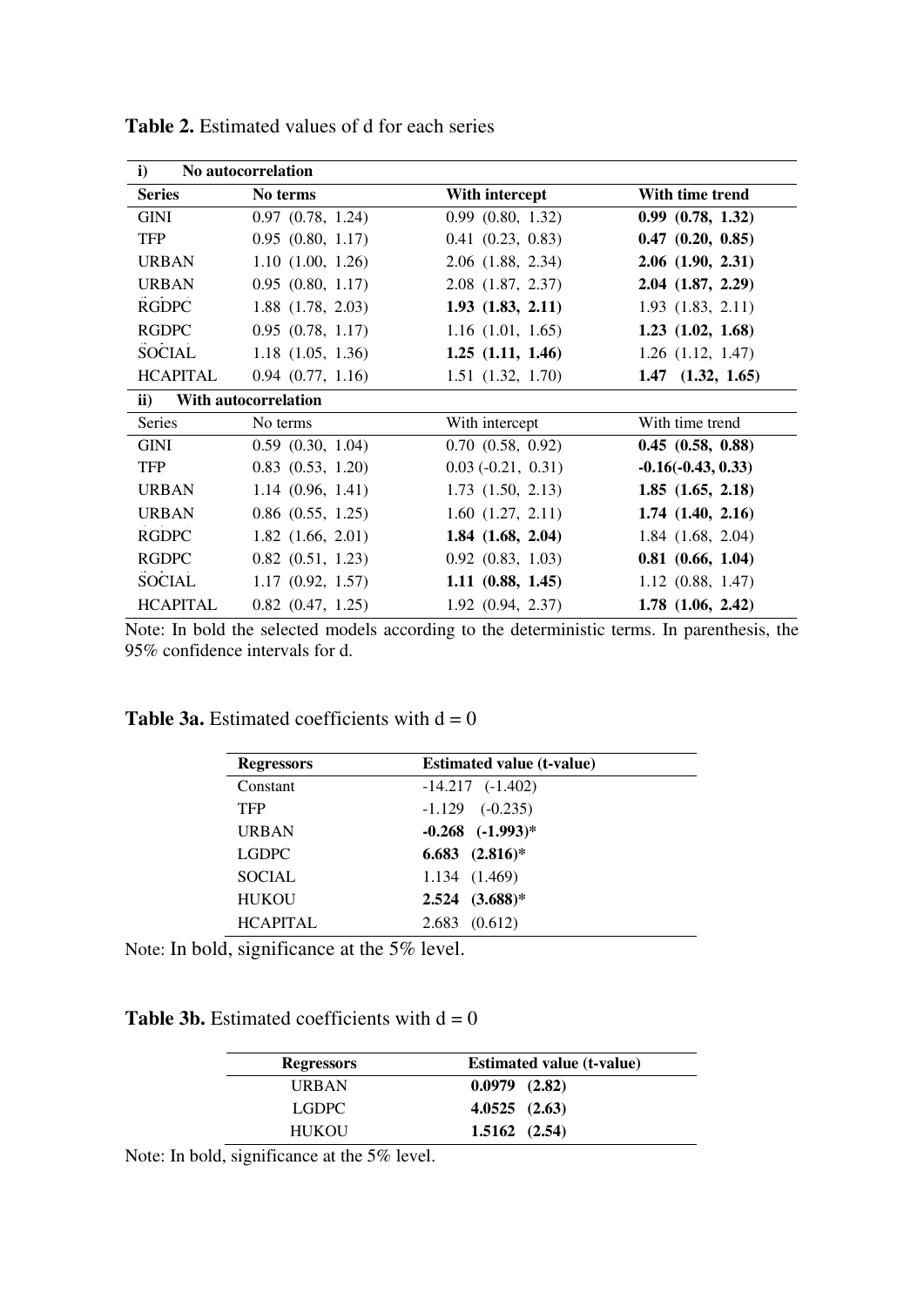|                 | No autocorrelation        | Autocorrelation            |
|-----------------|---------------------------|----------------------------|
| D               | (0.725, 1.272)<br>1.021   | $(-0.191, 1.201)$<br>0.467 |
| Regressors      | Estimated value (t-value) | Estimated value (t-value)  |
| Constant        | 11.313<br>(0.921)         | $(-0.230)$<br>$-1.909$     |
| <b>TFP</b>      | $(-1.914)$ *<br>$-5.605$  | $(-1.986)*$<br>$-3.686$    |
| <b>URBAN</b>    | 0.028<br>(0.091)          | $(-0.966)$<br>$-0.158$     |
| LGDPC           | $(1.885)*$<br>2.977       | $(1.994)*$<br>3.883        |
| SOCIAL.         | $(1.936)^*$<br>2.188      | $(1.739)*$<br>0.916        |
| <b>HUKOU</b>    | 0.604<br>(0.706)          | $(2.848)*$<br>2.180        |
| <b>HCAPITAL</b> | $-2.718$<br>$(-0.250)$    | (1.367)<br>6.985           |

**Table 4a.** Estimated coefficients with  $d = 0$ 

Note: In bold, significance at the 5% level.

**Table 4b.** Estimated coefficients with  $d = 0$ 

|            | No autocorrelation        | <b>Autocorrelation</b>    |
|------------|---------------------------|---------------------------|
| d          | $1.066$ $(0.831, 1.367)$  | $0.454$ $(-0.277, 1.147)$ |
| Regressors | Estimated value (t-value) | Estimated value (t-value) |
| <b>TFP</b> | $-5.7442$ $(-2.02)$       | $-3.2461$ $(-1.92)$       |
| LGDPC.     | 4.5720<br>(9.08)          | 4.7873<br>(10.27)         |
| SOCIAL     | 1.9102<br>(1.75)          | 0.1366<br>(2.19)          |

Note: In bold, significance at the 5% level.





**A. Income inequality and agriculture**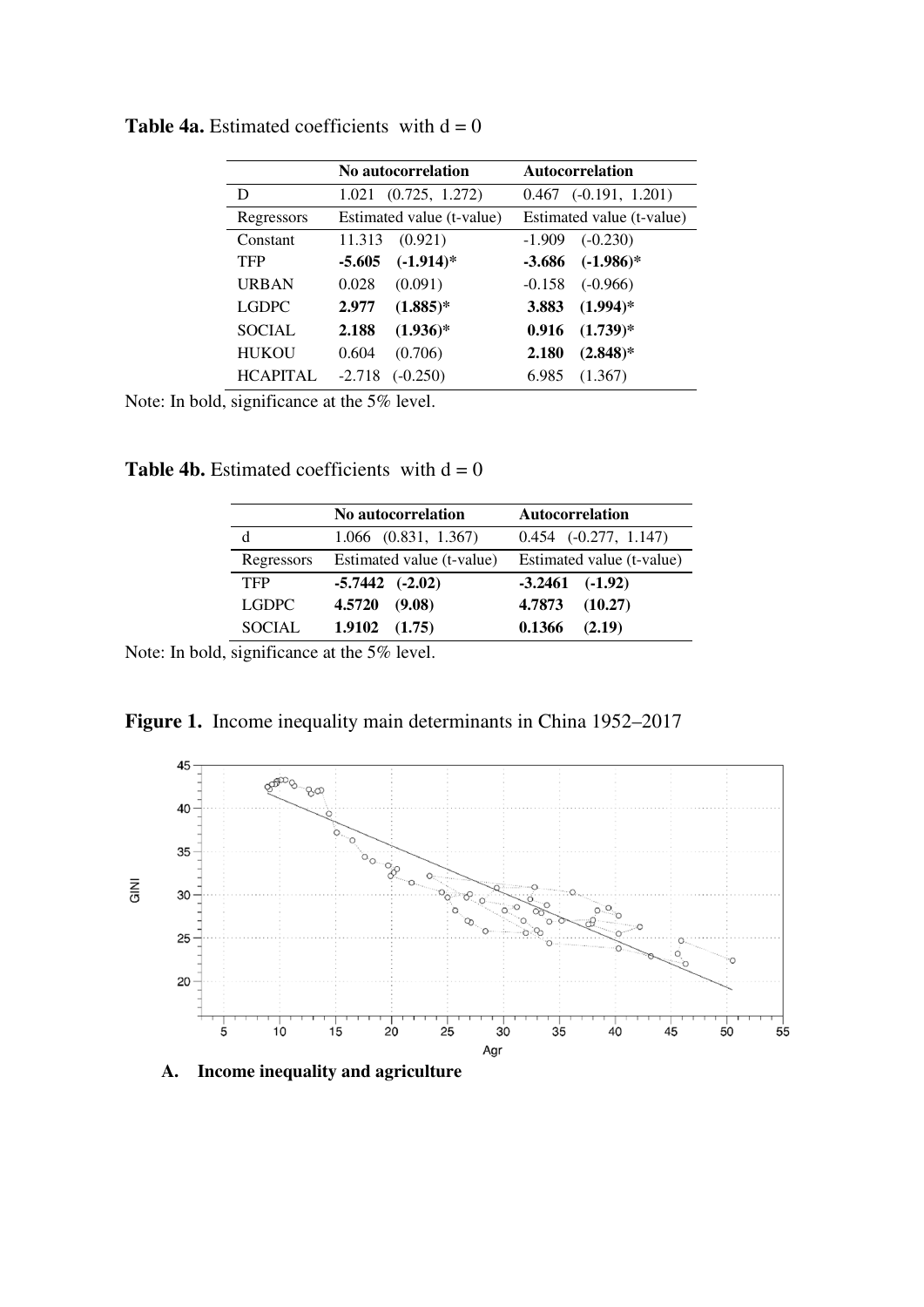